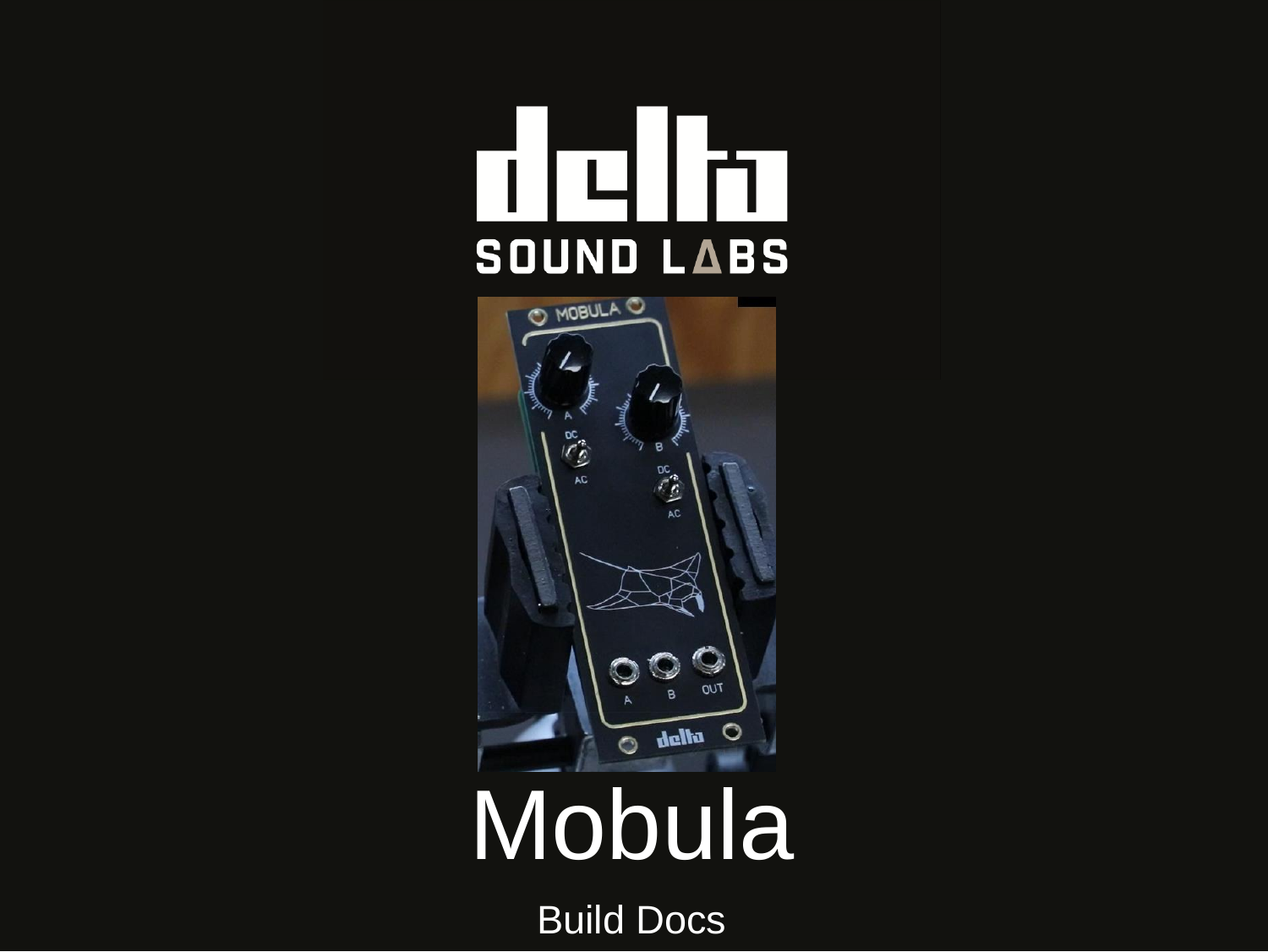



220 Ohms

### **Amount** 2 of

### **Orientation** Bipolar (either direction)

**ID's** R3, R13

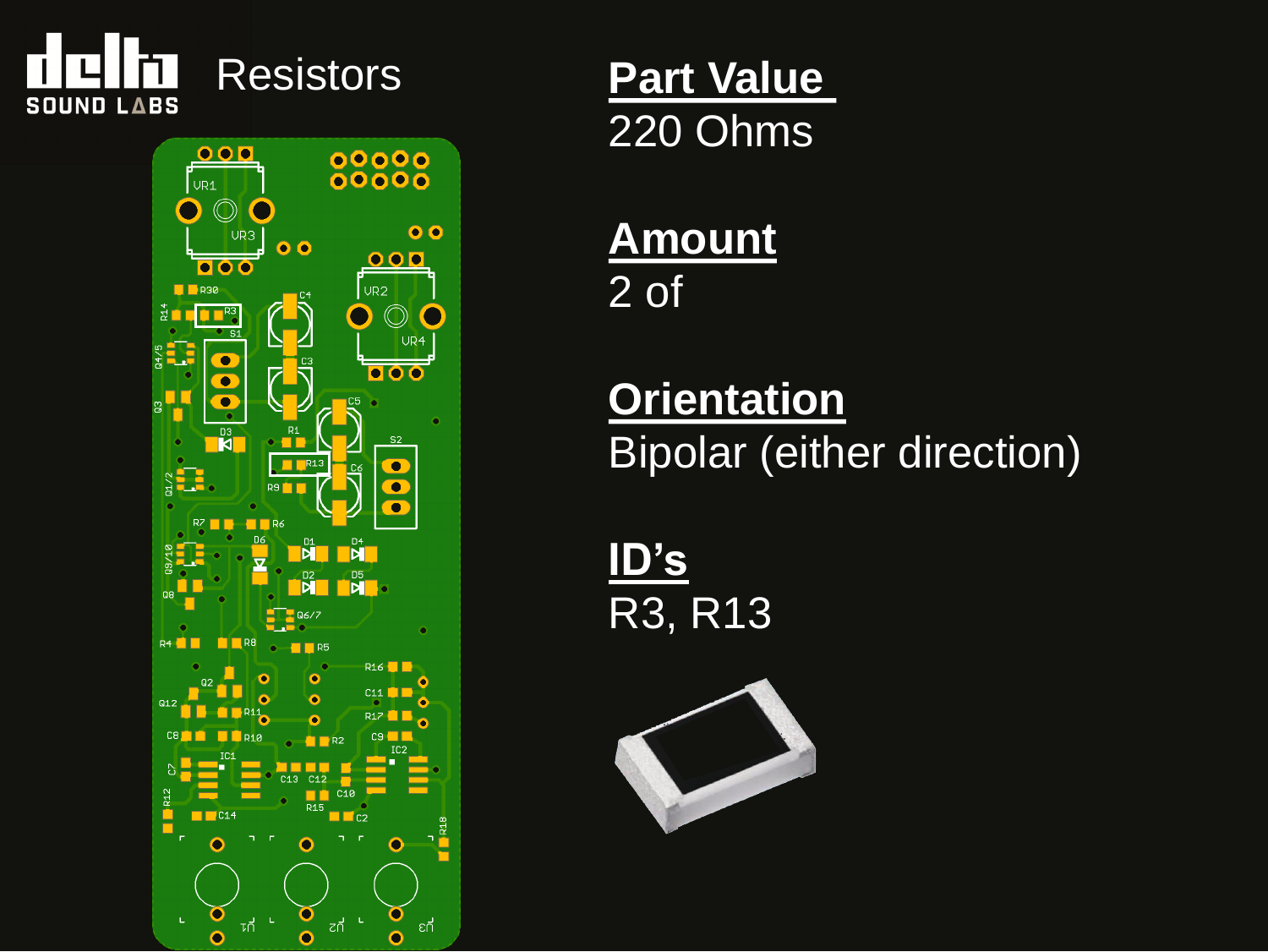



470 Ohms

### **Amount** 1 of

### **Orientation** Bipolar (either direction)

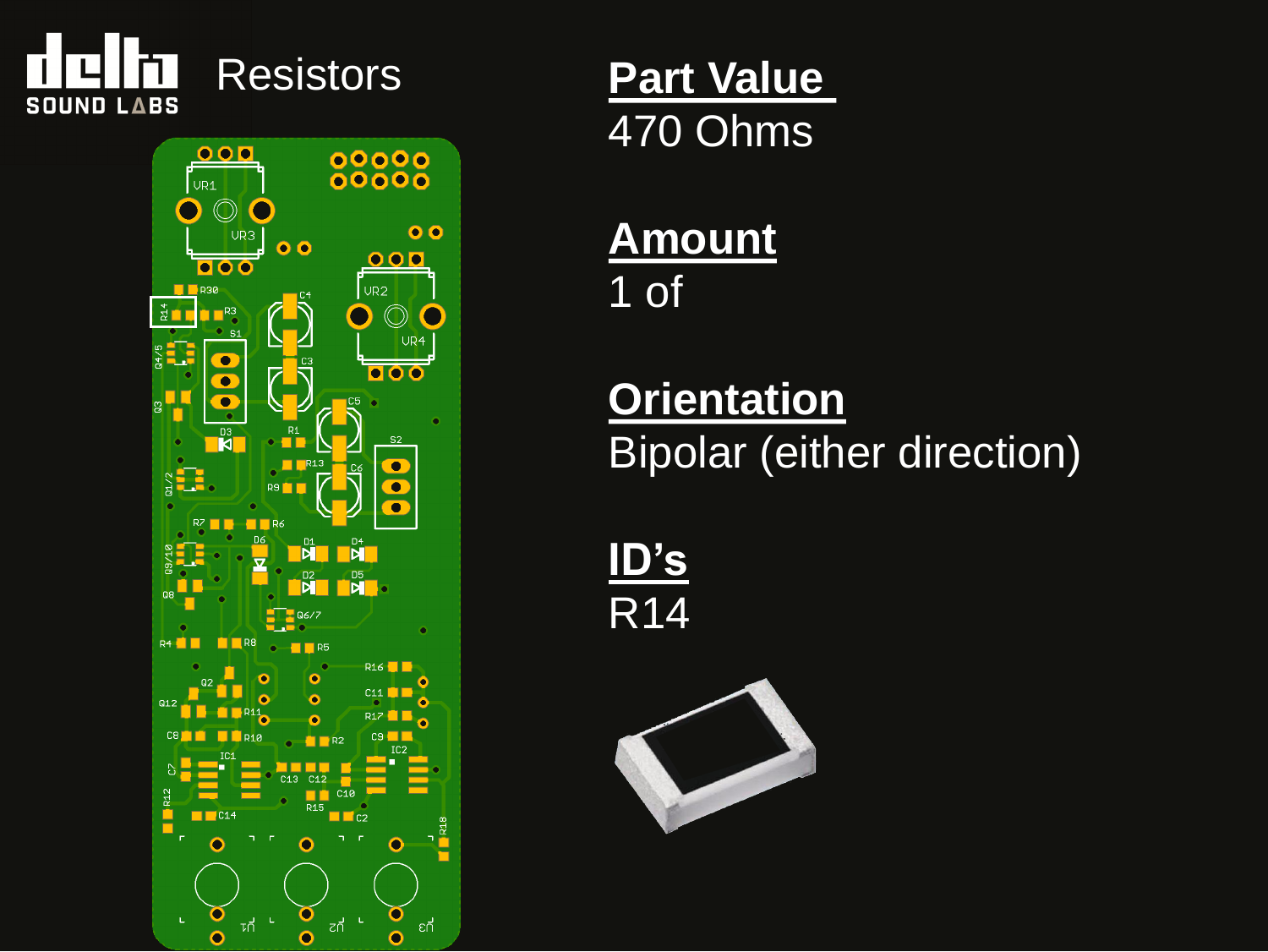



680 Ohms

### **Amount** 2 of

### **Orientation** Bipolar (either direction)

**ID's** R4, R7

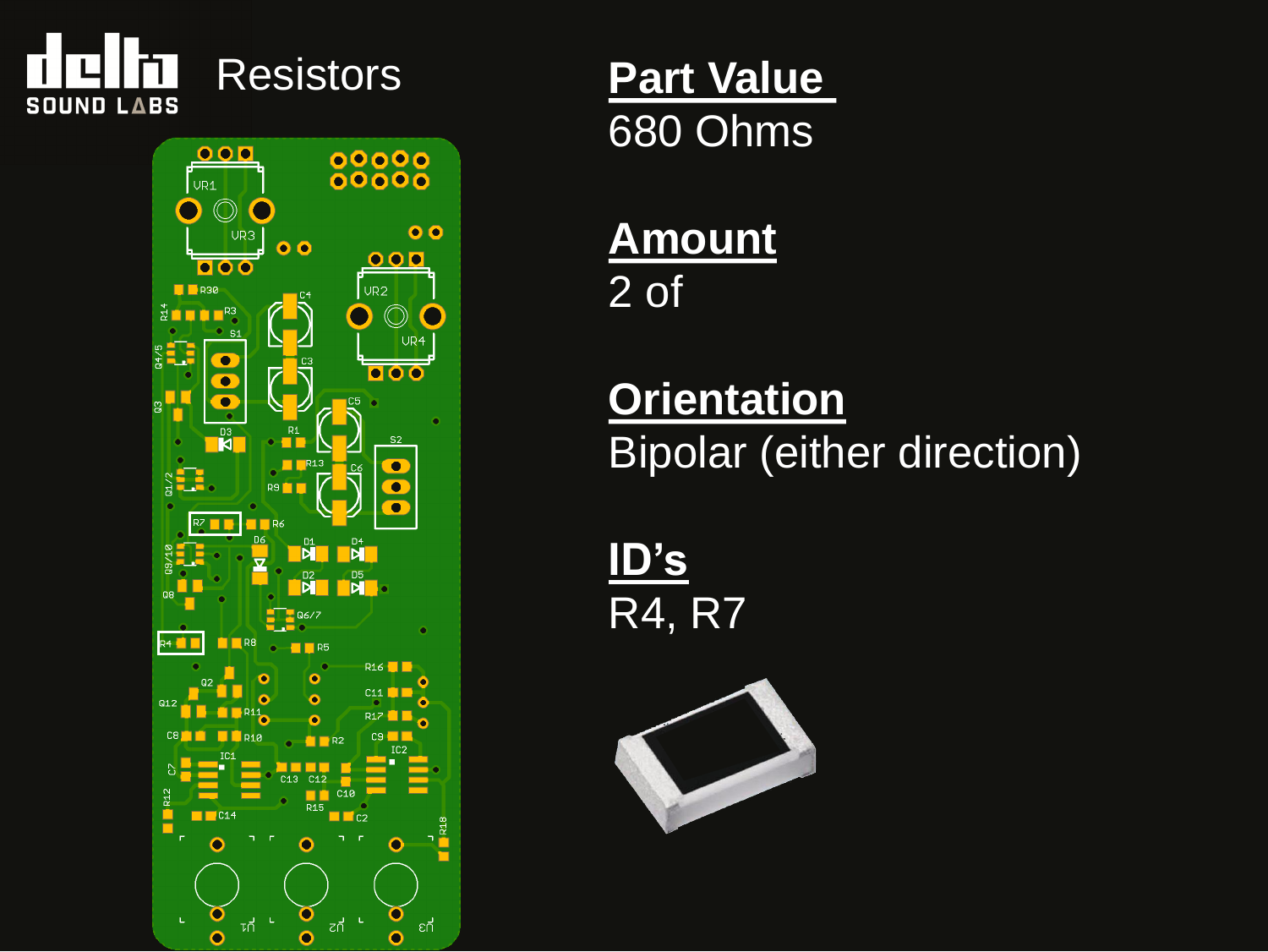



1k Ohm (1,000 Ohms)

### **Amount** 1 of

### **Orientation** Bipolar (either direction)

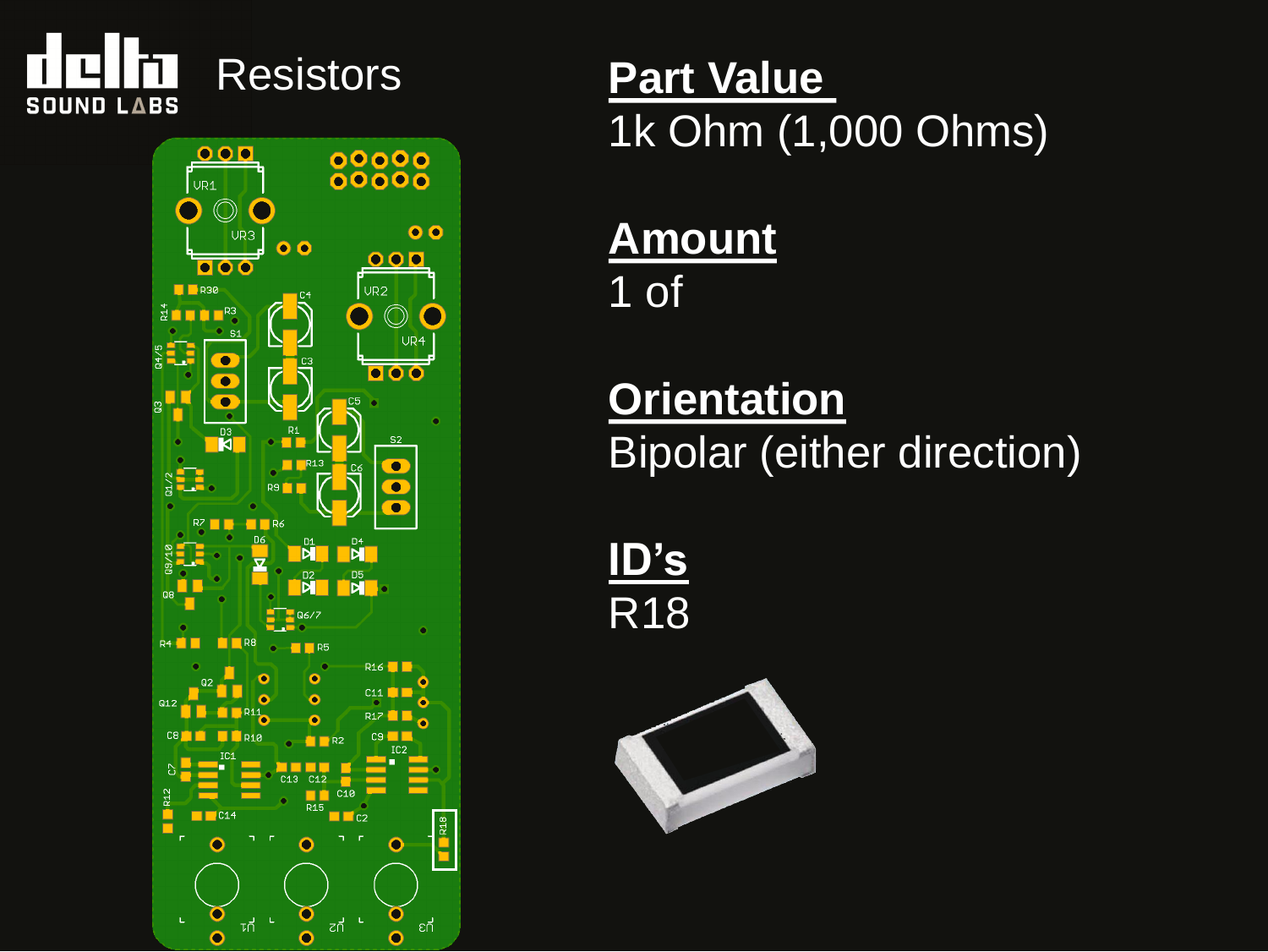



3k9 Ohm (3,900 Ohms)

### **Amount** 2 of

### **Orientation** Bipolar (either direction)

**ID's** R1, R2

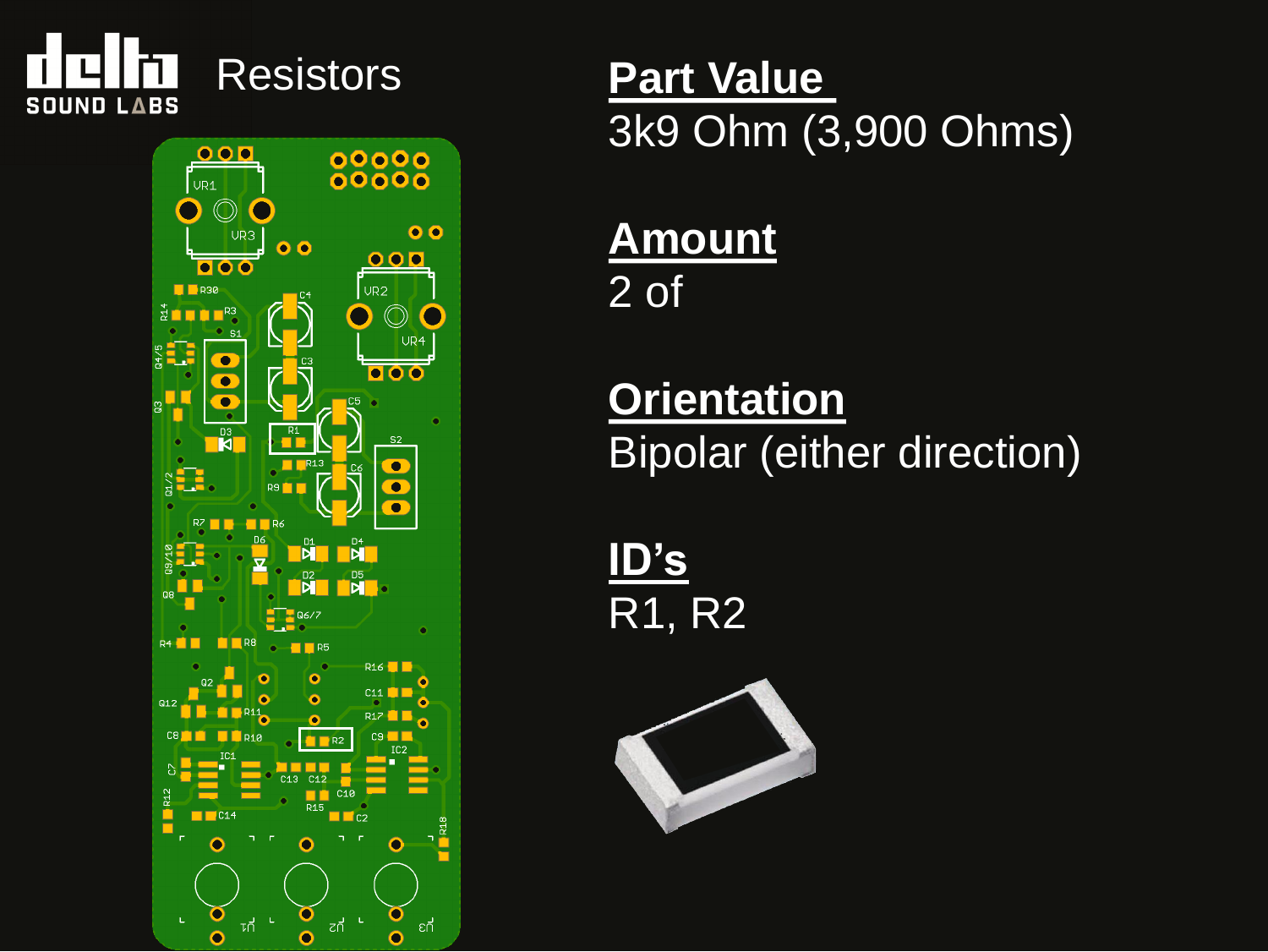



18k Ohm (18,000 Ohms)

### **Amount** 4 of

### **Orientation** Bipolar (either direction)

**ID's** R8, R9, R11, R12

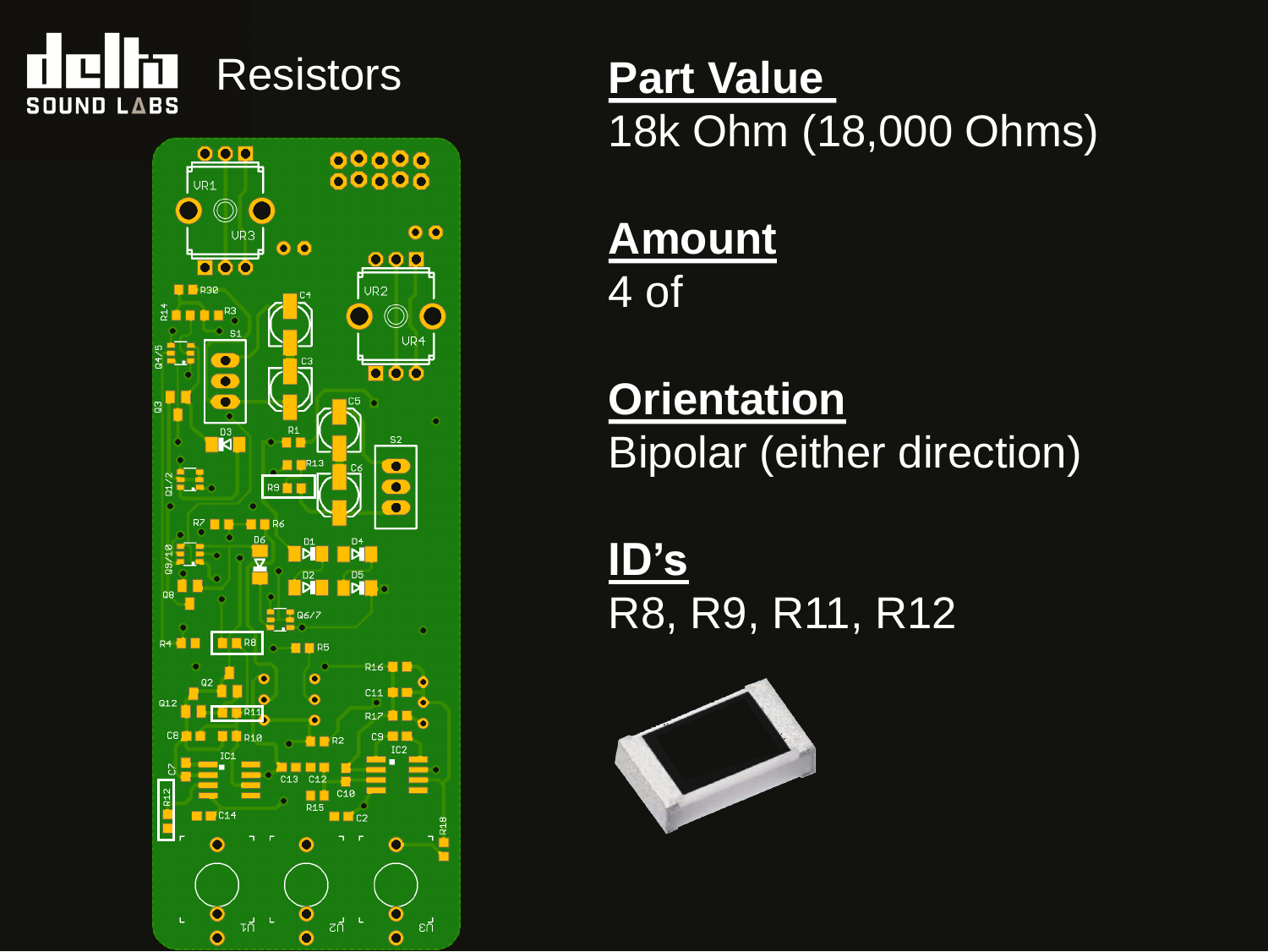



27k Ohm (27,000 Ohms)

### **Amount** 1 of

### **Orientation** Bipolar (either direction)

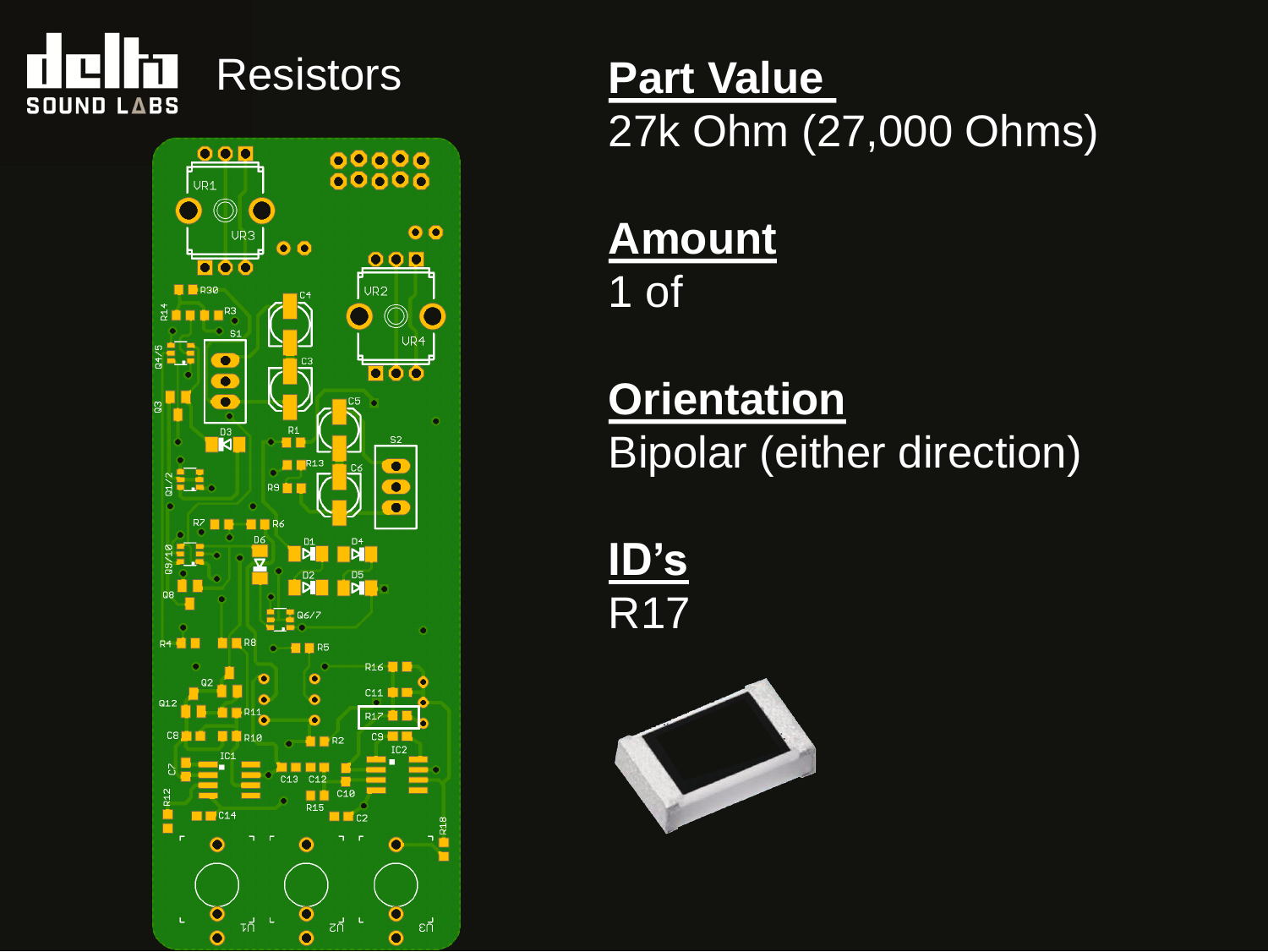



47k Ohm (47,000 Ohms)

### **Amount** 1 of

### **Orientation** Bipolar (either direction)

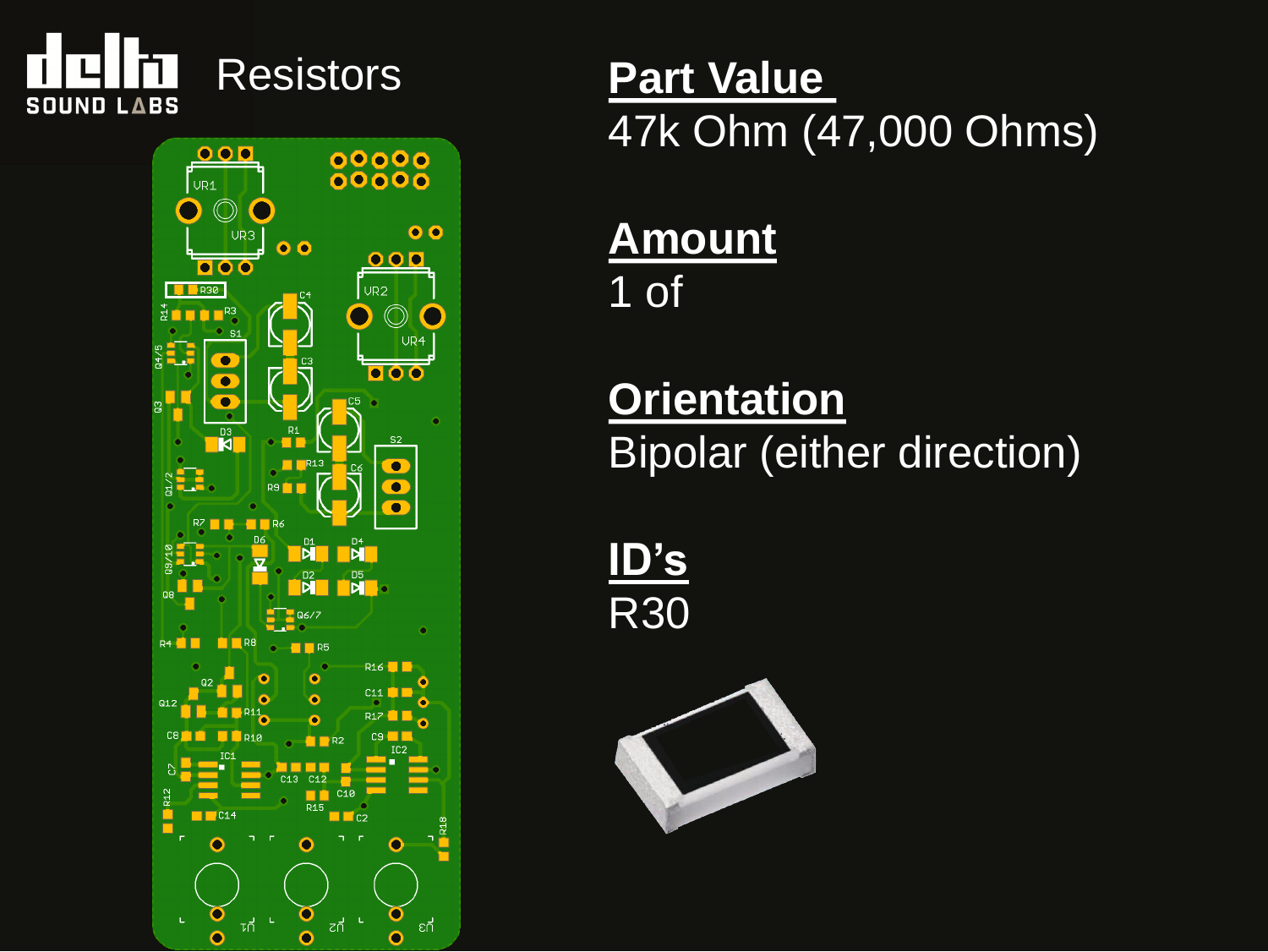



82k Ohm (82,000 Ohms)

### **Amount** 1 of

### **Orientation** Bipolar (either direction)

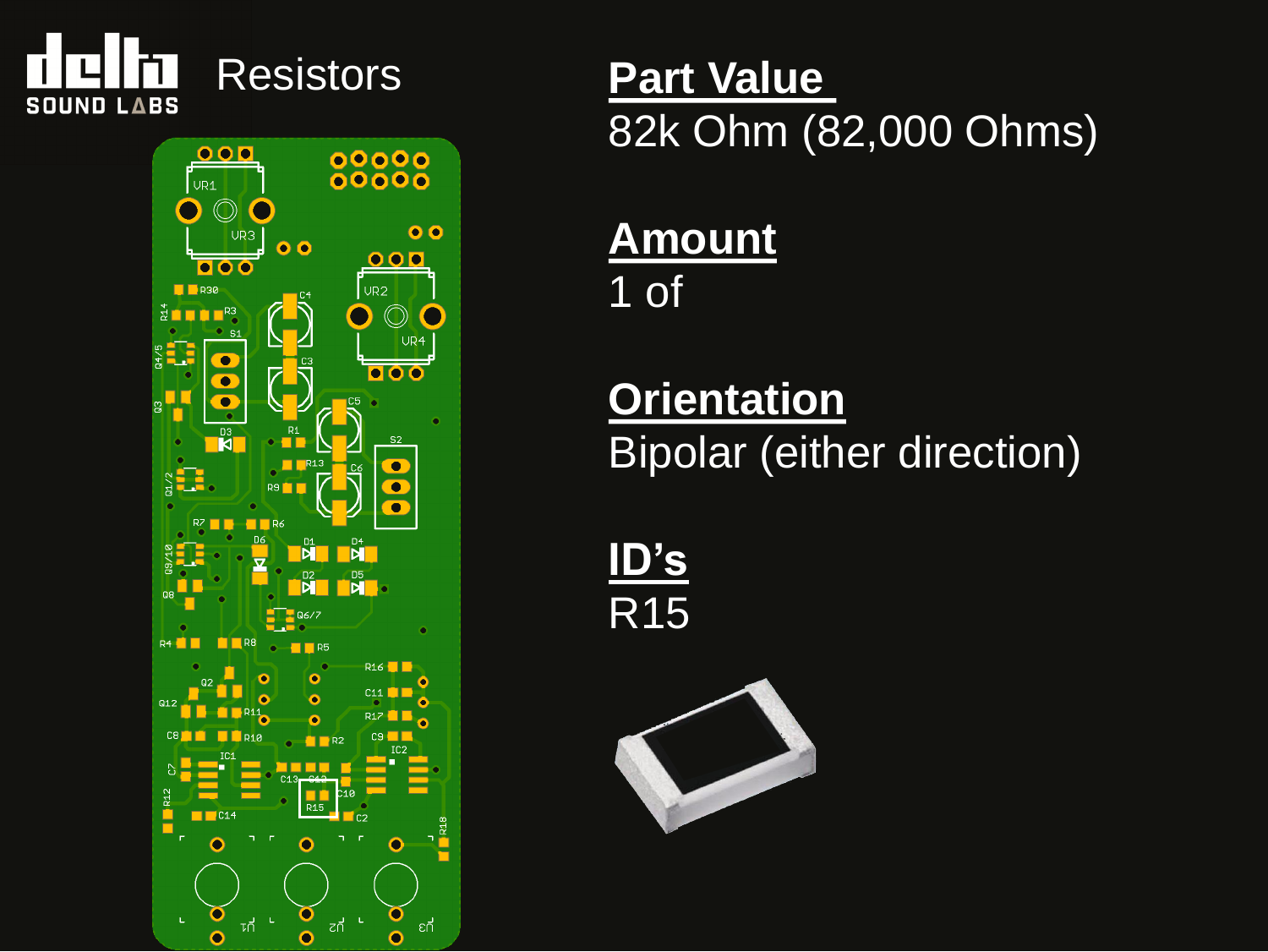



### 180k Ohm (180,000 Ohms)

### **Amount** 1 of

### **Orientation** Bipolar (either direction)

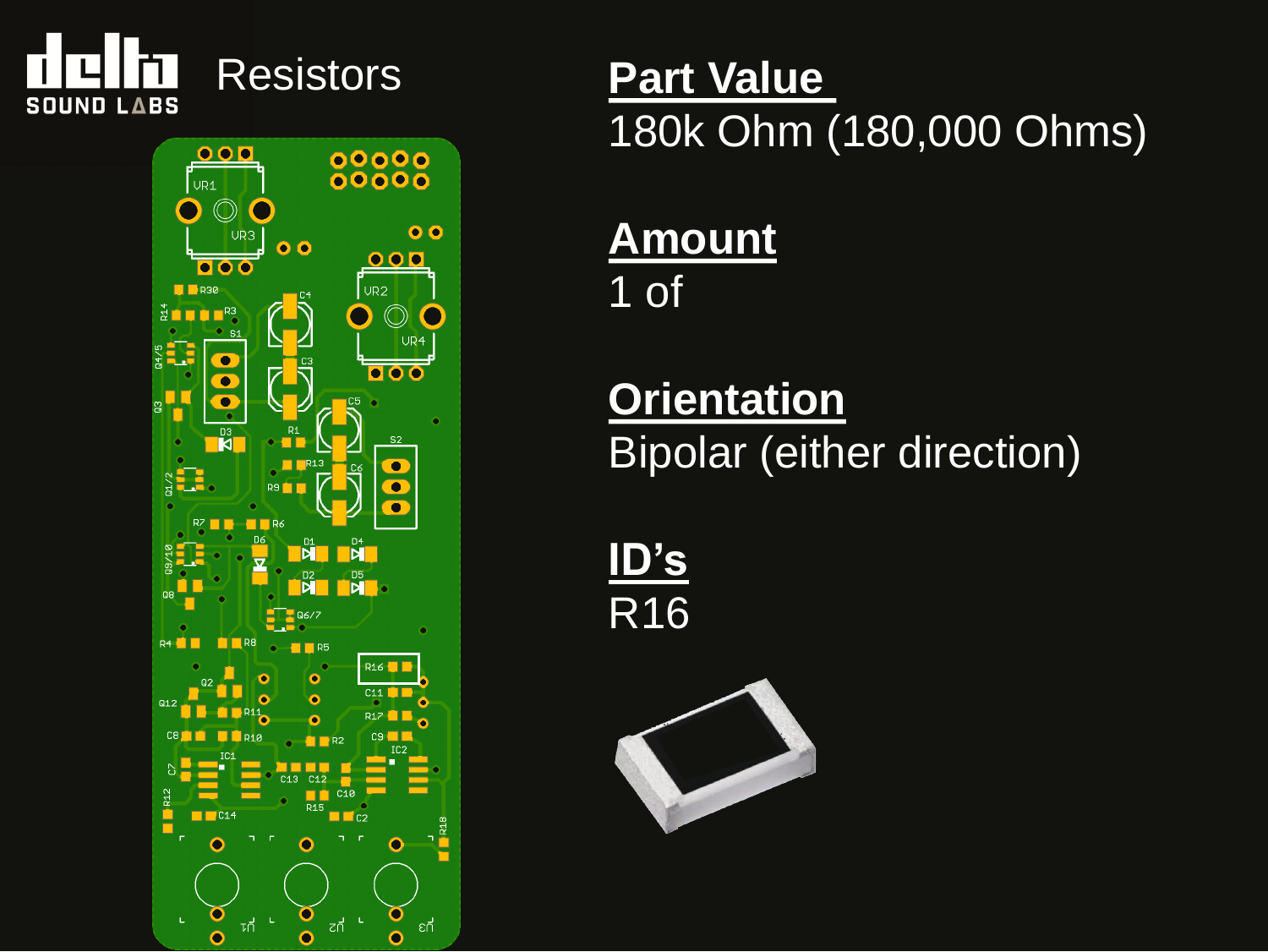



1M Ohm (1,000,000 Ohms)

### **Amount** 1 of

### **Orientation** Bipolar (either direction)

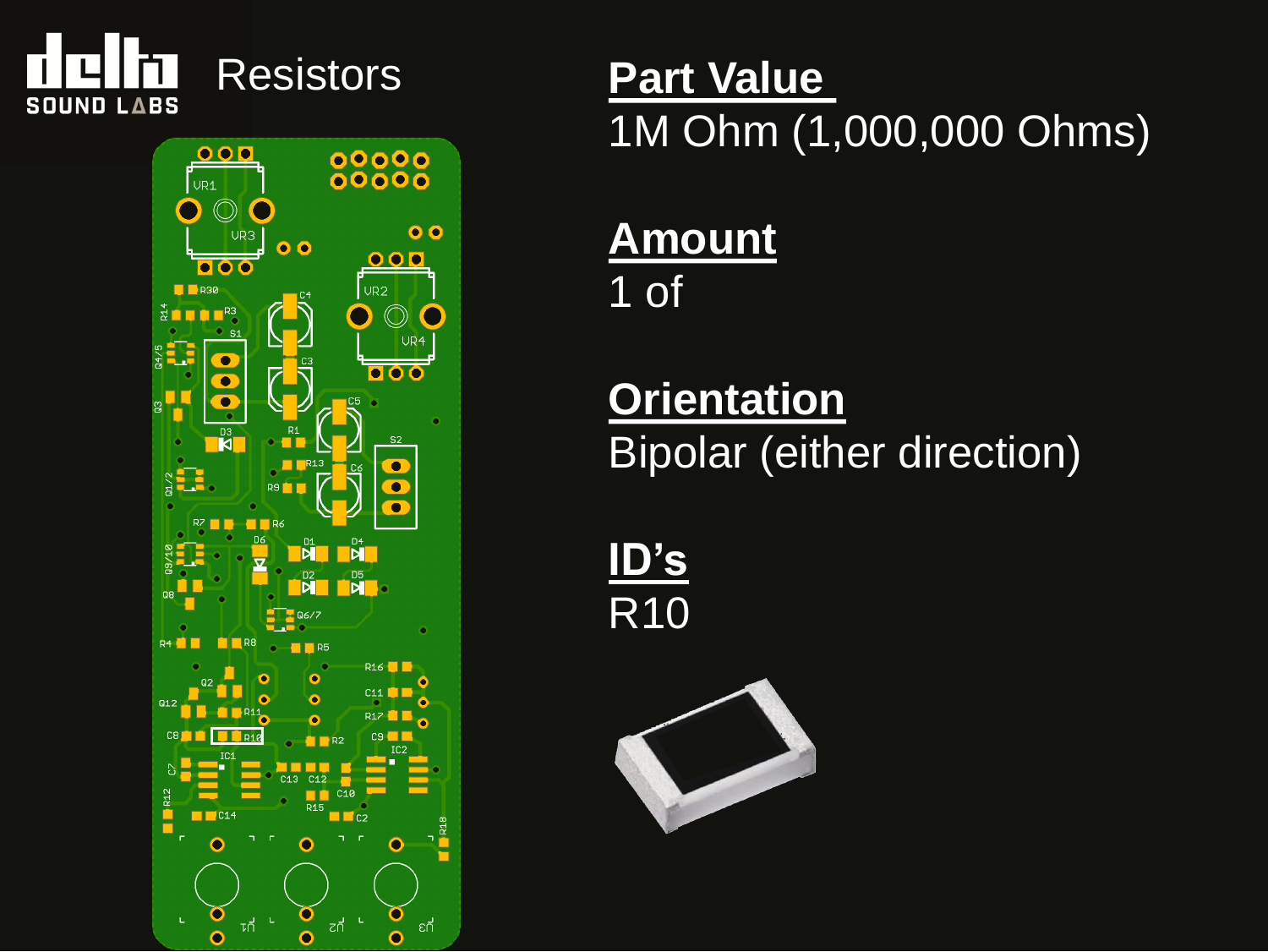



1M5 Ohm (1,500,000 Ohms)

### **Amount** 2 of

### **Orientation Bipolar (either direction)**

**ID's** R5, R6

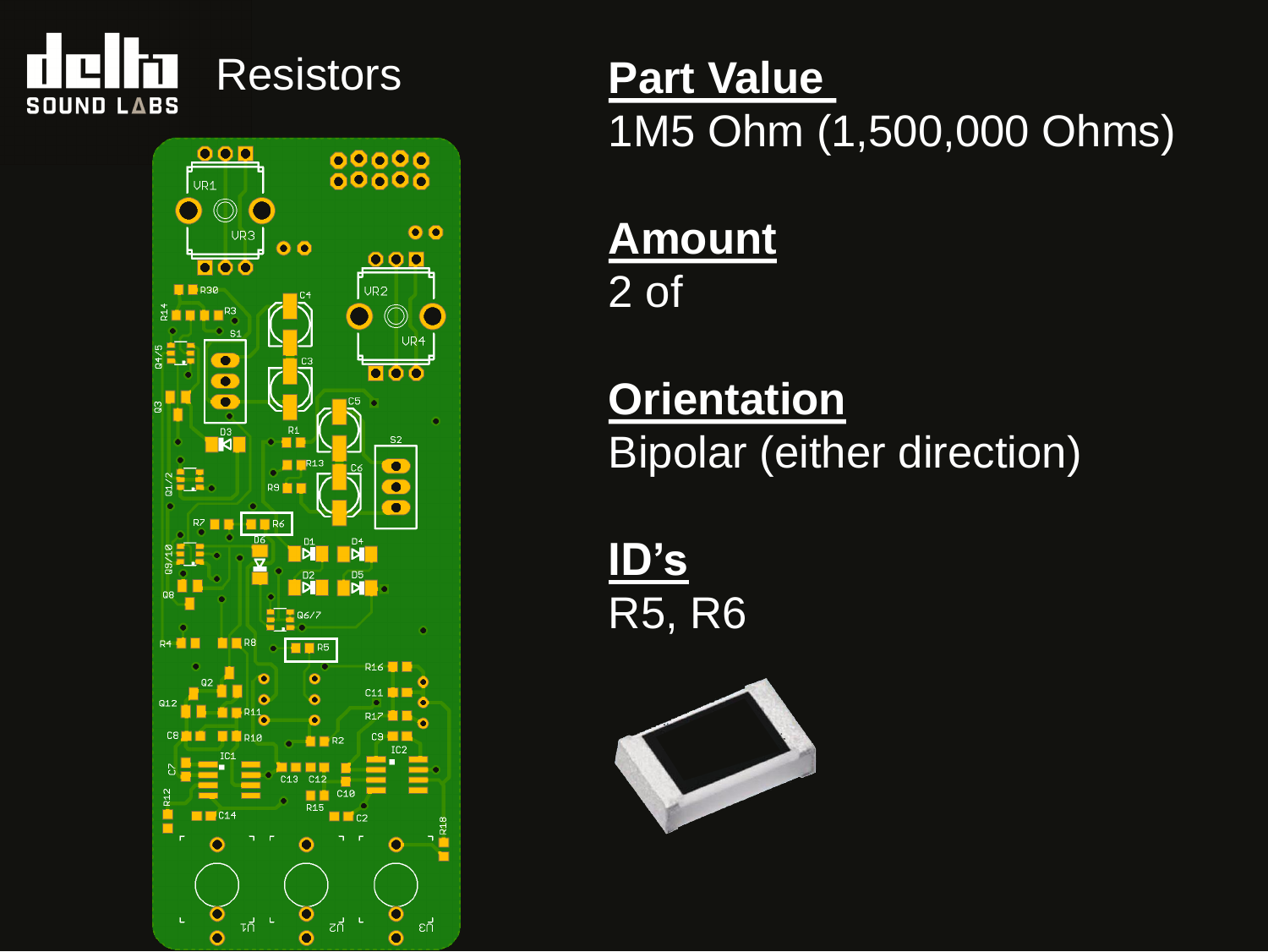



10pF (10 pico-Farad)

### **Amount** 1 of

### **Orientation** Bipolar (either direction)

**ID's** C9

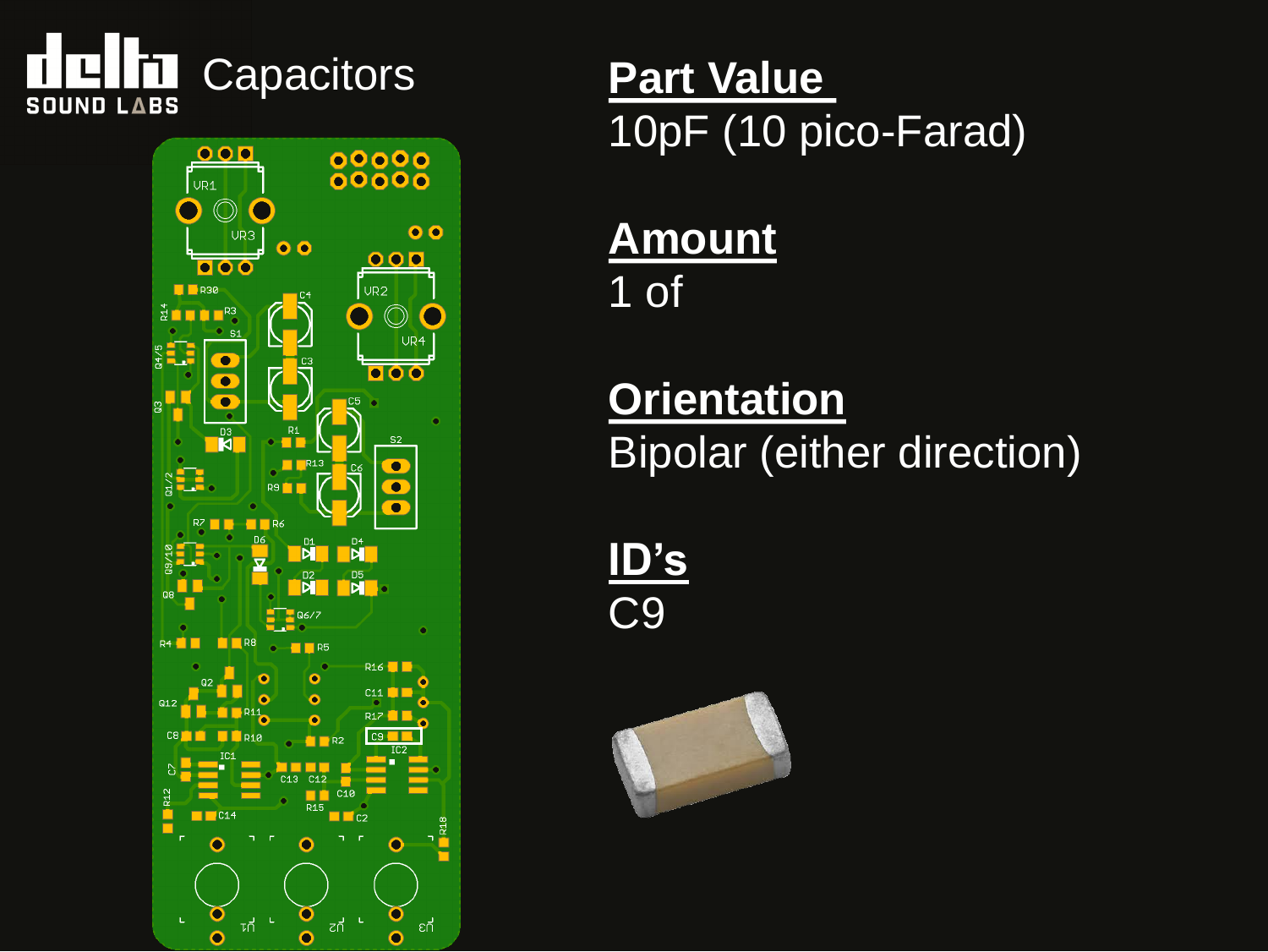



12pF (12 pico-Farad)

### **Amount** 1 of

### **Orientation** Bipolar (either direction)

**ID's** C8

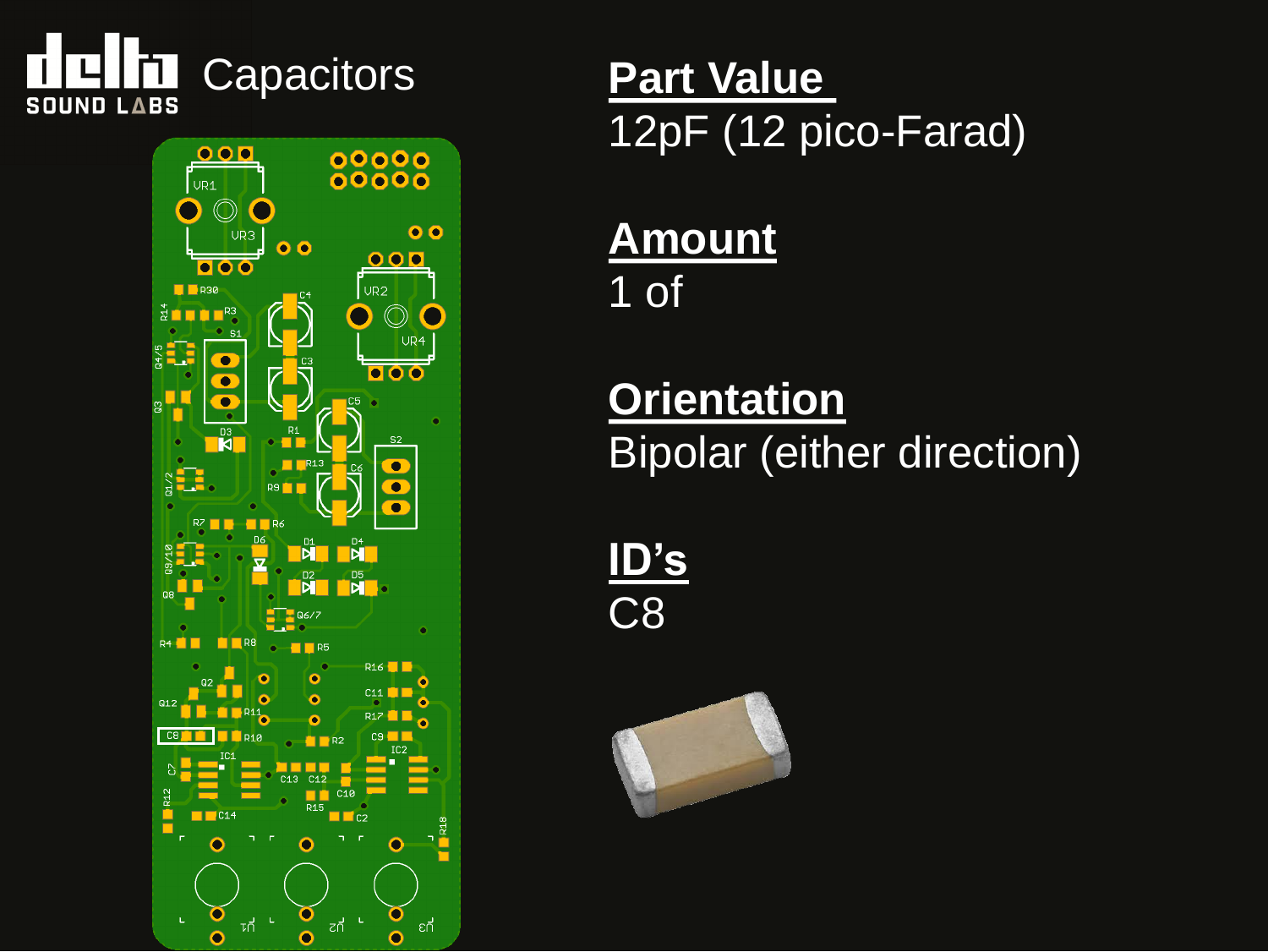



47pF (47 pico-Farad)

**Amount** 2 of

**Orientation Bipolar (either direction)** 

**ID's** C11, C12

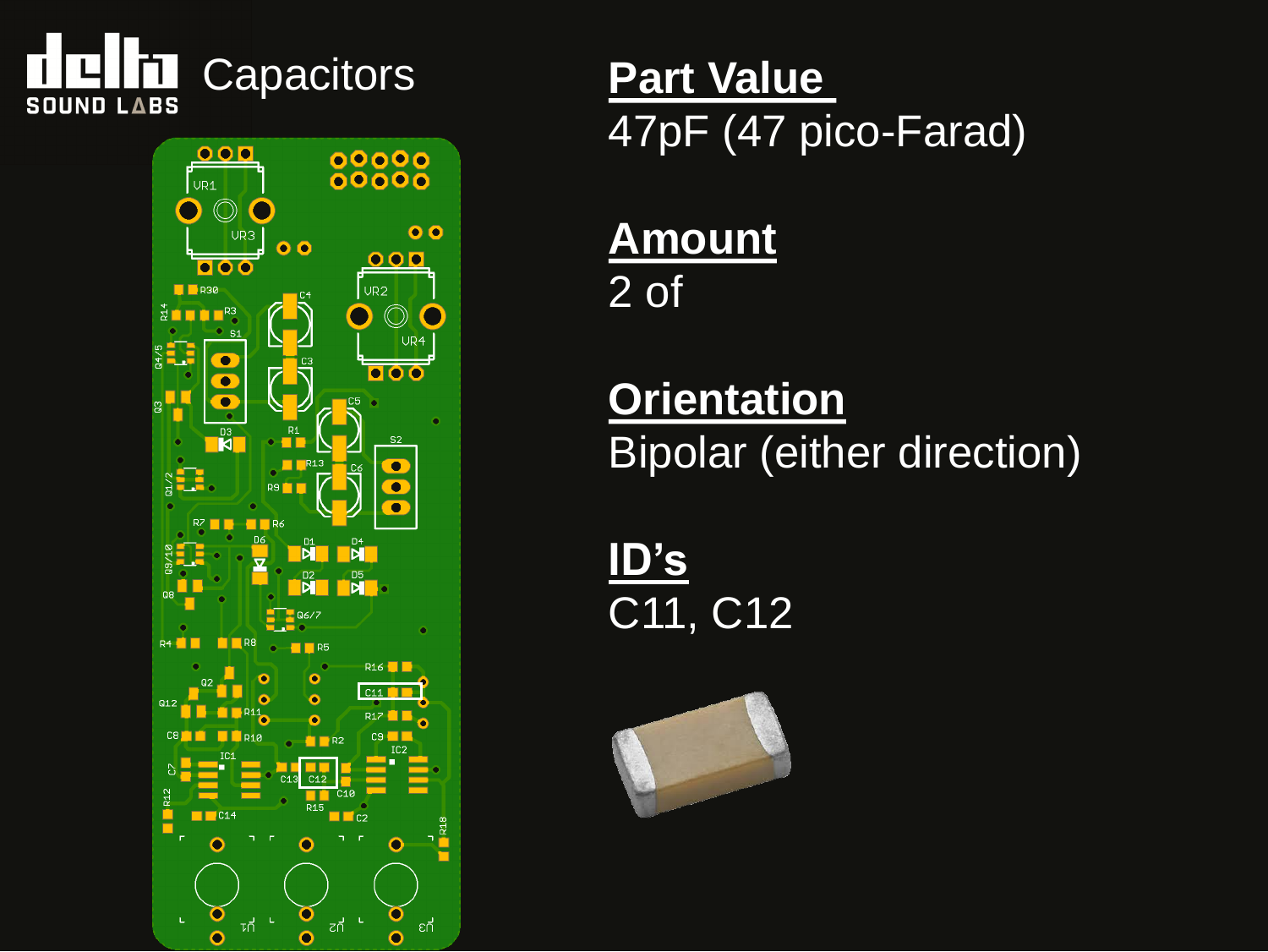



100pF (100 pico-Farad)

### **Amount** 1 of

### **Orientation Bipolar (either direction)**

**ID's** C10

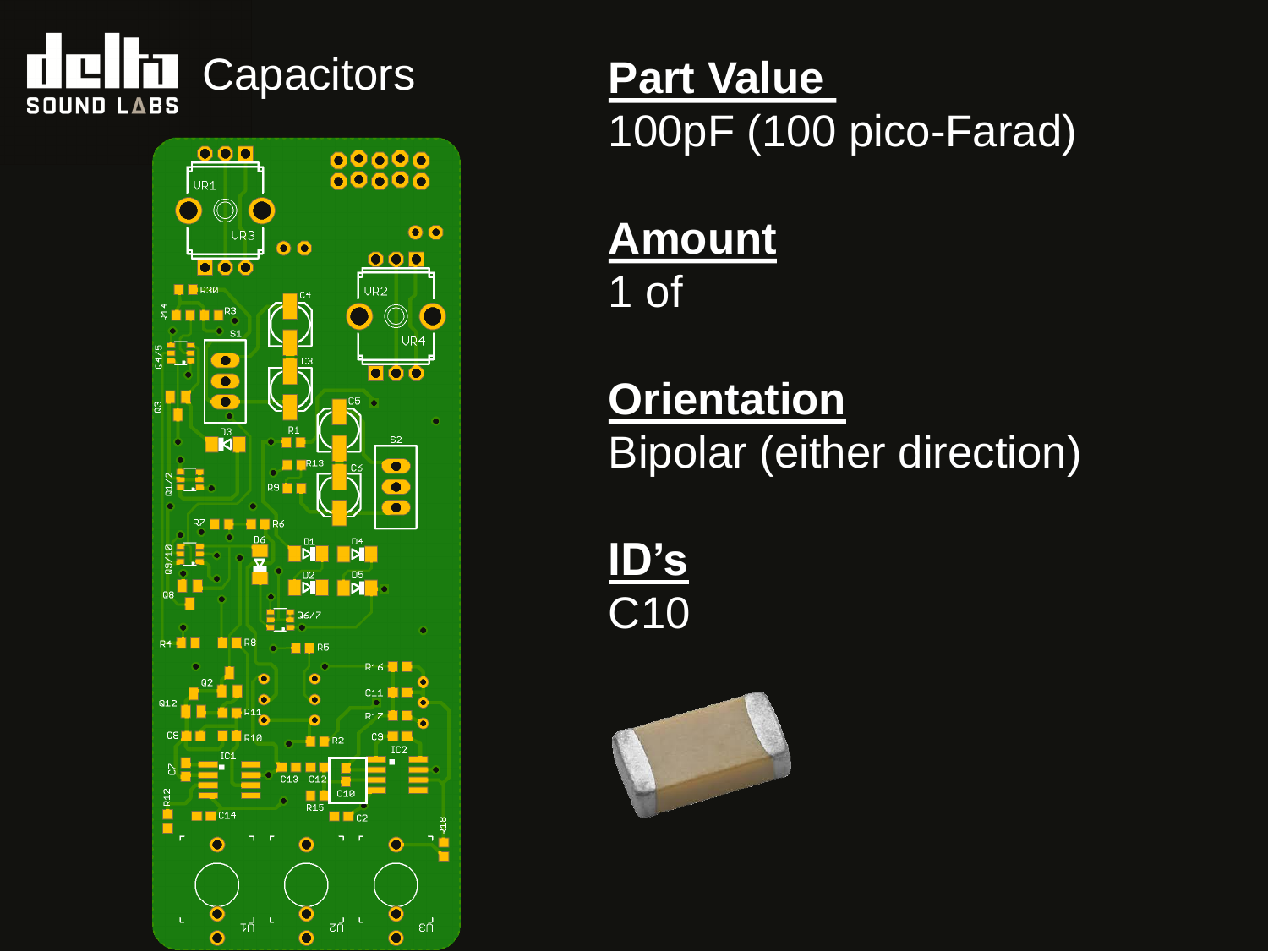



220pF (220 pico-Farad)

### **Amount** 1 of

### **Orientation** Bipolar (either direction)

**ID's** C7

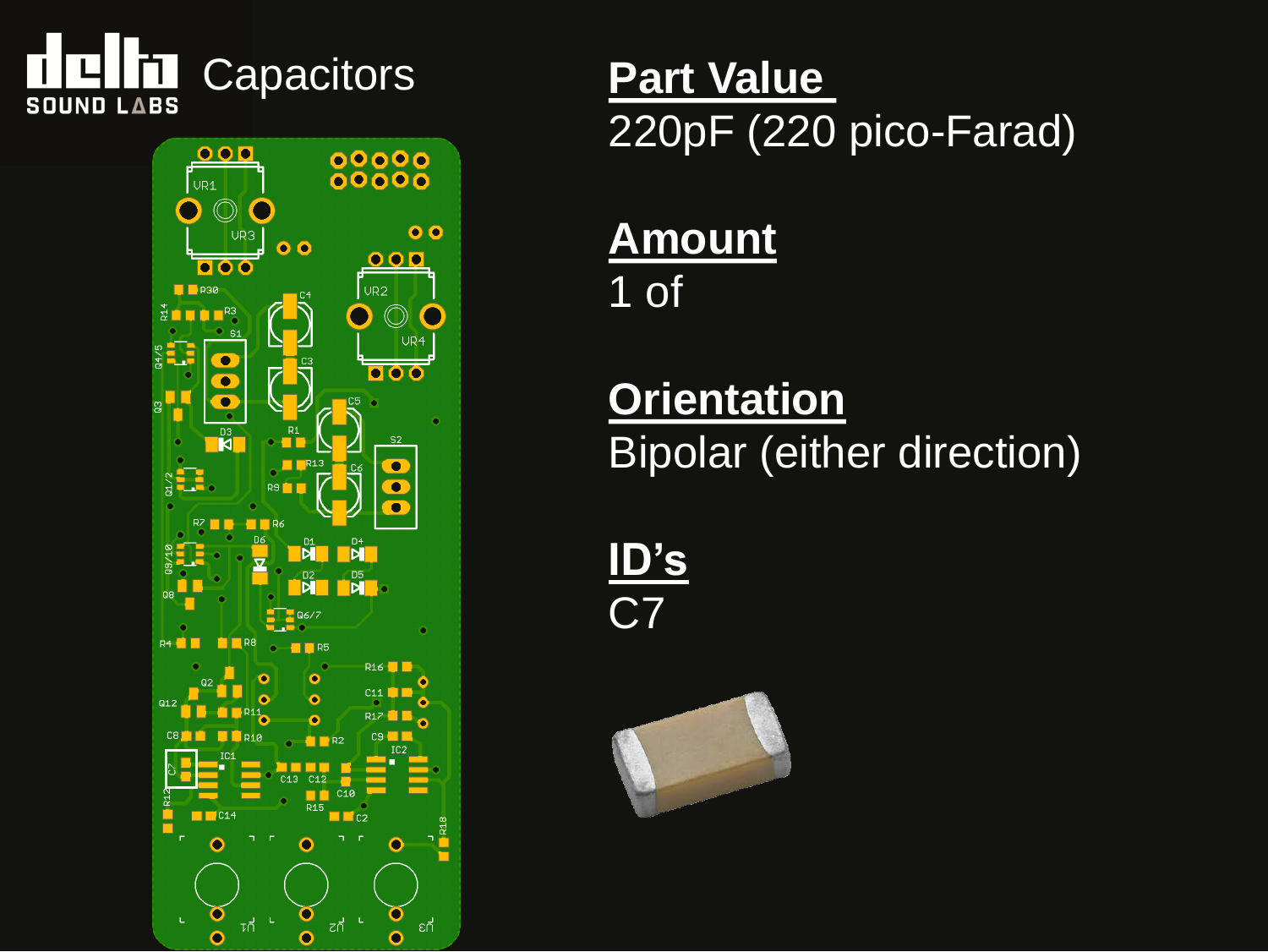



# 100 nF (100 nano-Farad) 25V

### **Amount** 4 of

### **Orientation** Bipolar (either direction)

**ID's** C1, C2, C13, C14

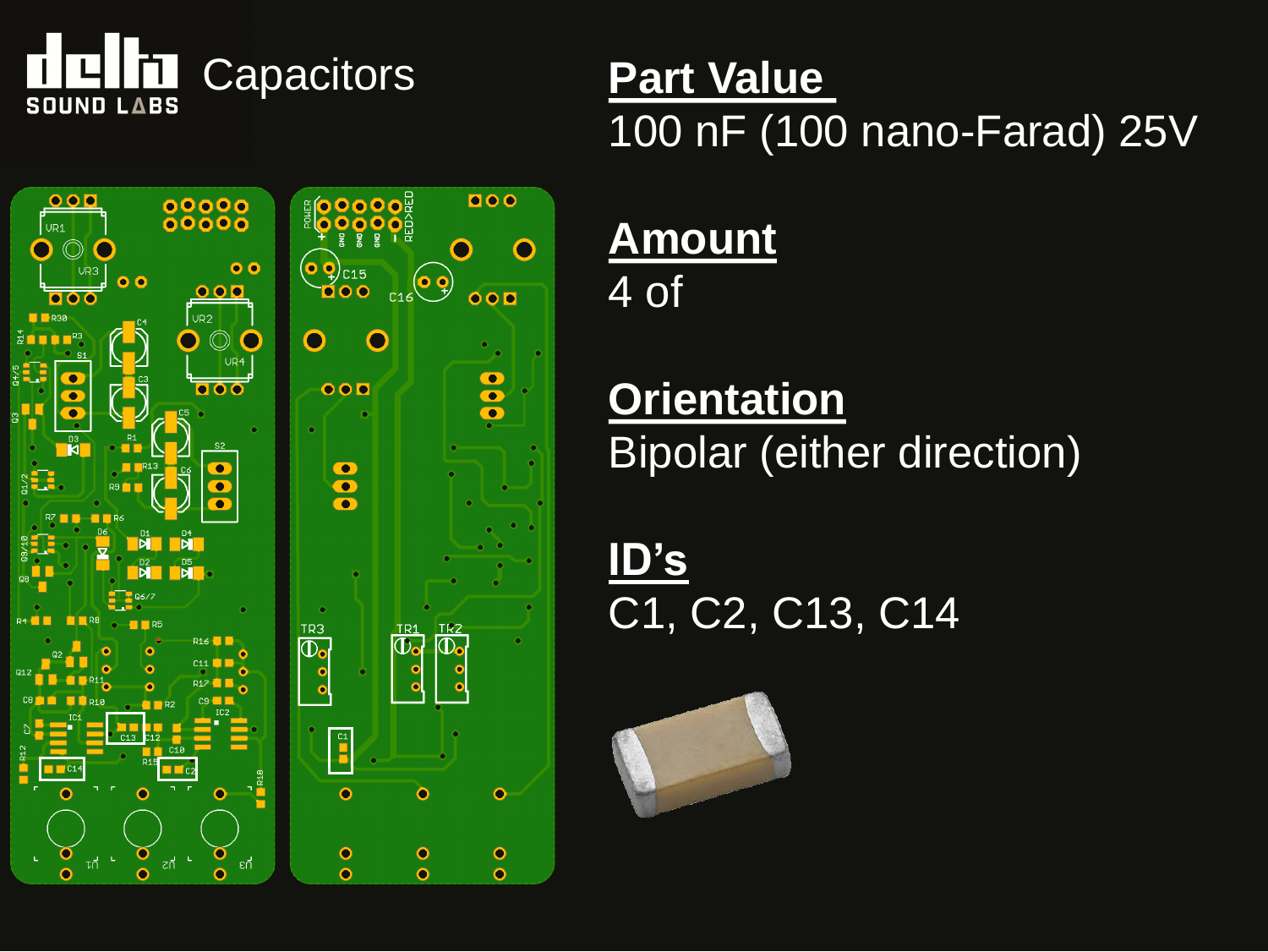



### 10µF (10 micro-Farad)

### **Amount** 4 of

### **Orientation** Directional - As per image

**ID's** C3, C4, C5, C6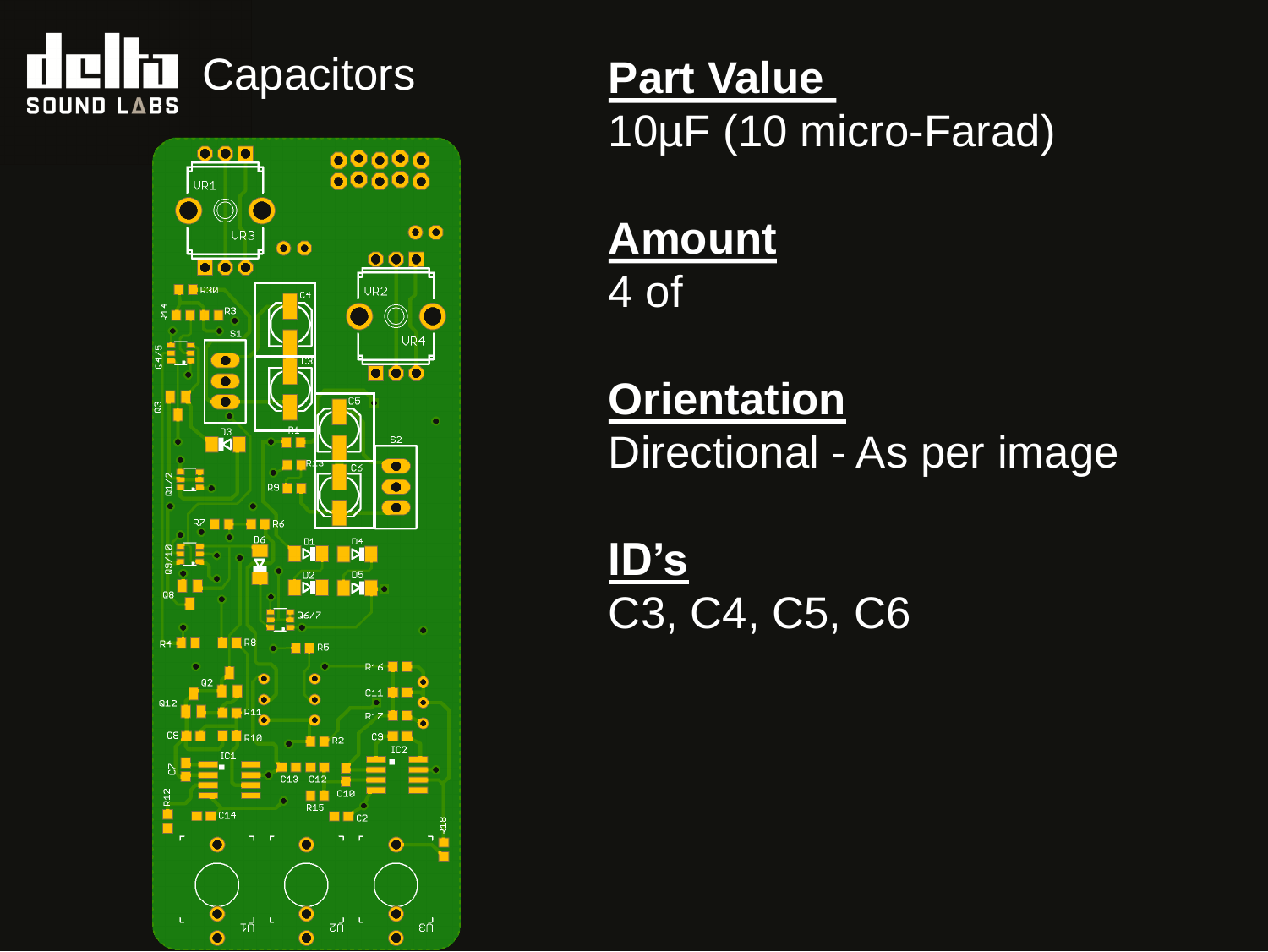



# 10µF (10 micro-Farad) 25V Th

### **Amount** 2 of

### **Orientation**

Directional as per silkscreen

**ID's** C15, C16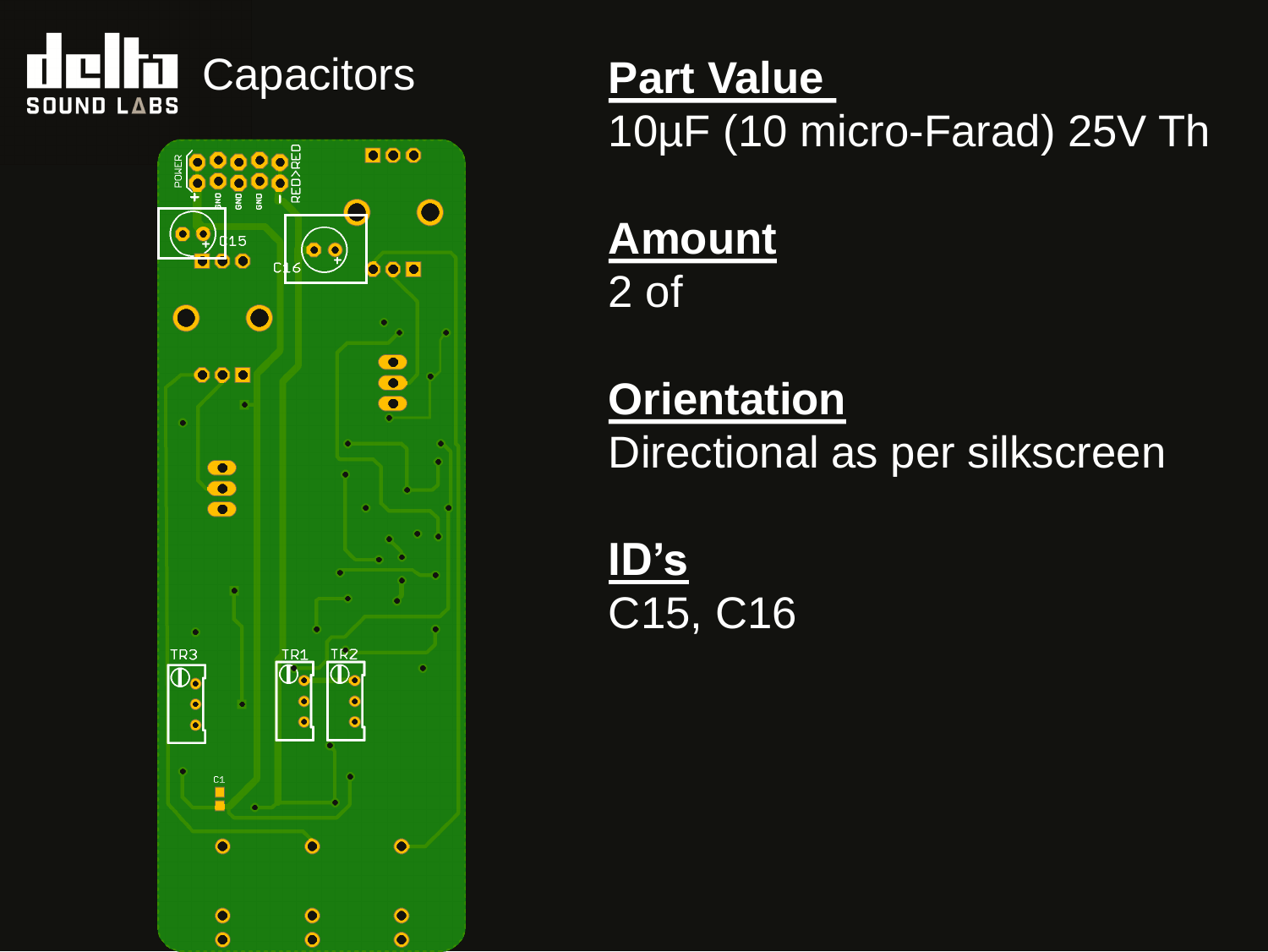



BCM857DS PNP

### **Amount** 2 of

### **Orientation** Directional as per silkscreen

**ID's** Q1/2, Q9/10

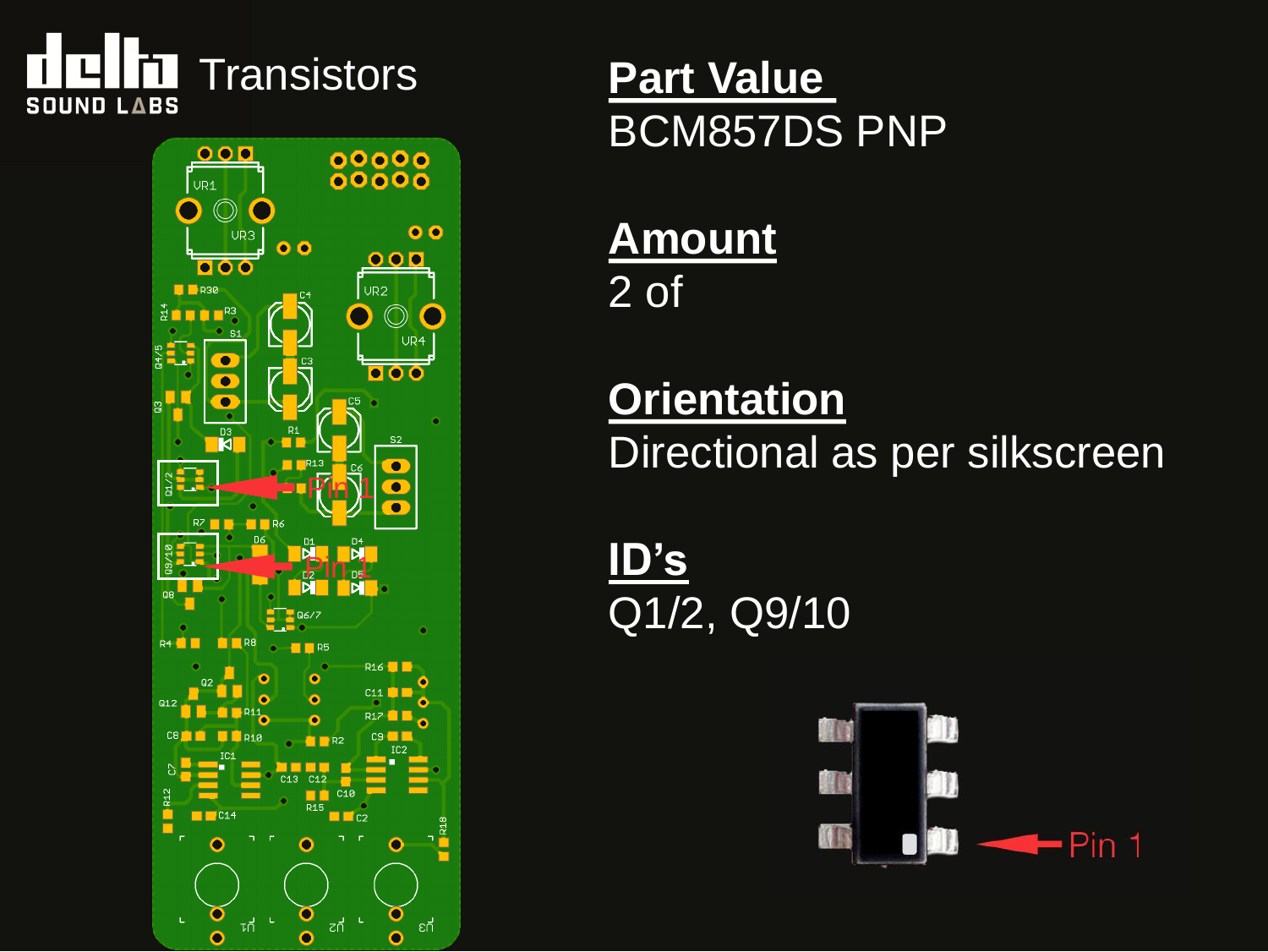



BC860C,235 PNP

### **Amount** 2 of

### **Orientation** Directional as per silkscreen

**ID's** Q3, Q12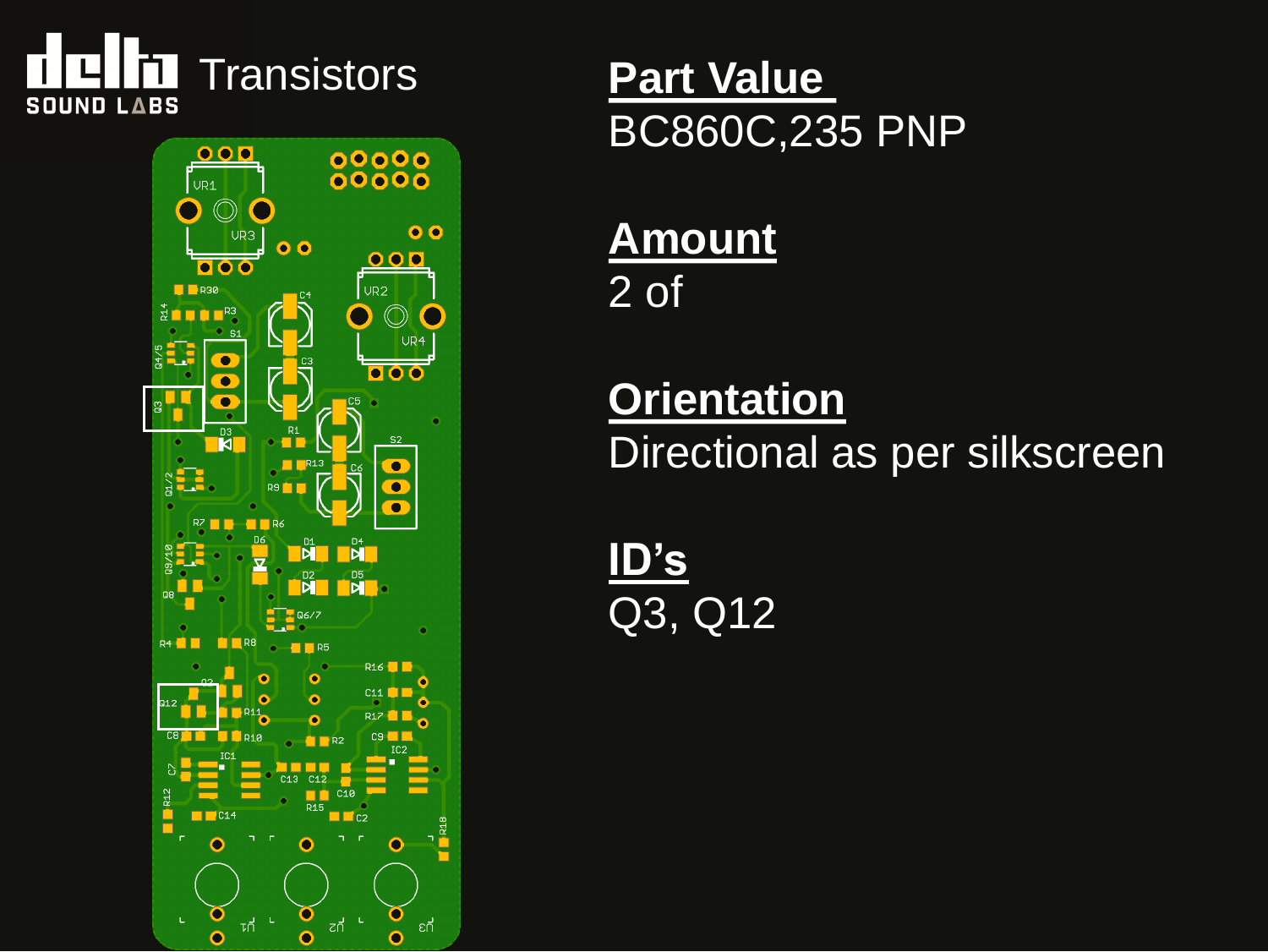



### BCM847DS NPN

### **Amount** 2 of

### **Orientation** Directional as per silkscreen

**ID's** Q4/5, Q6/7

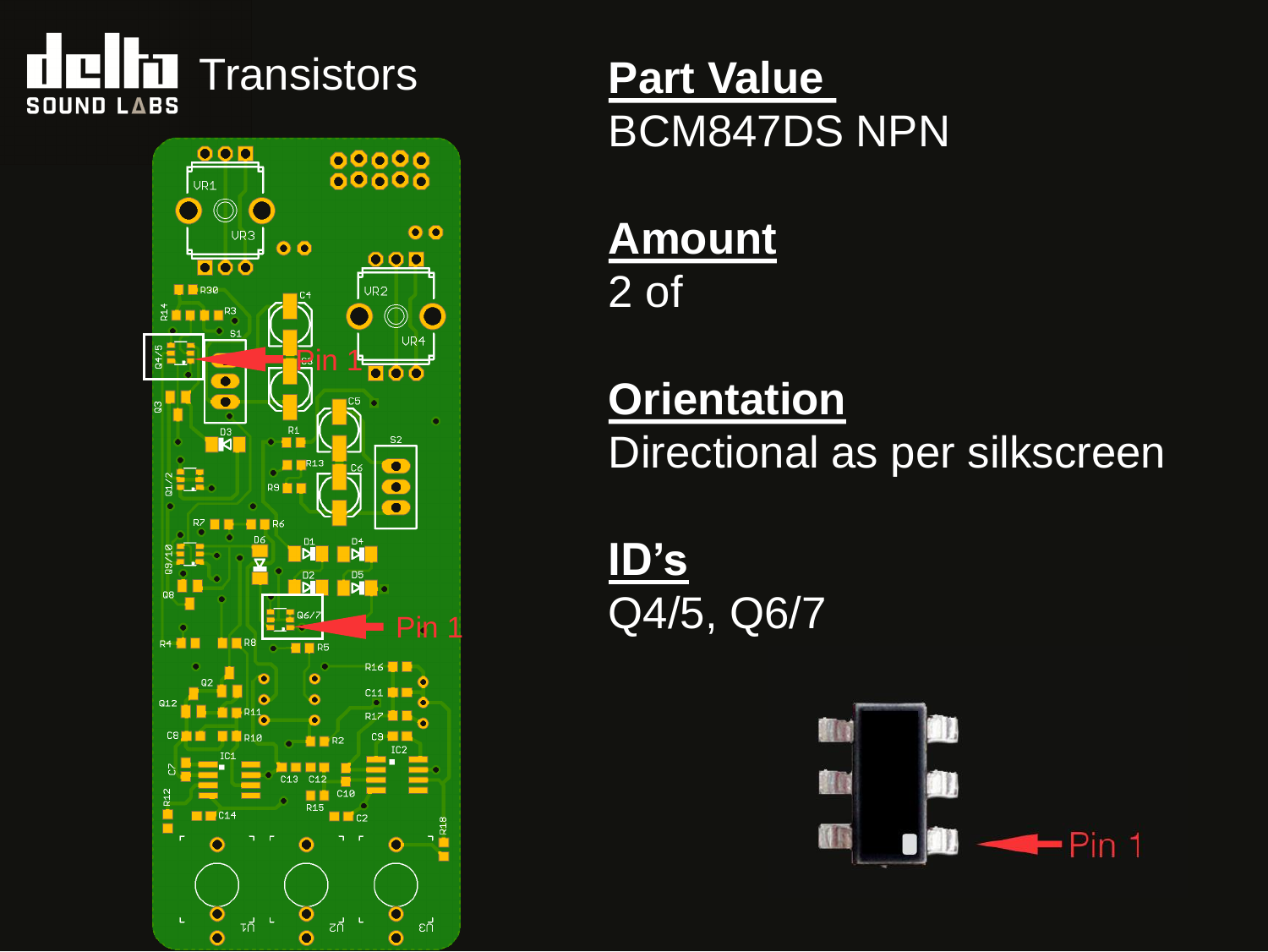



BC850C, 235

### **Amount** 2 of

### **Orientation** Directional as per silkscreen

**ID's** Q2, Q8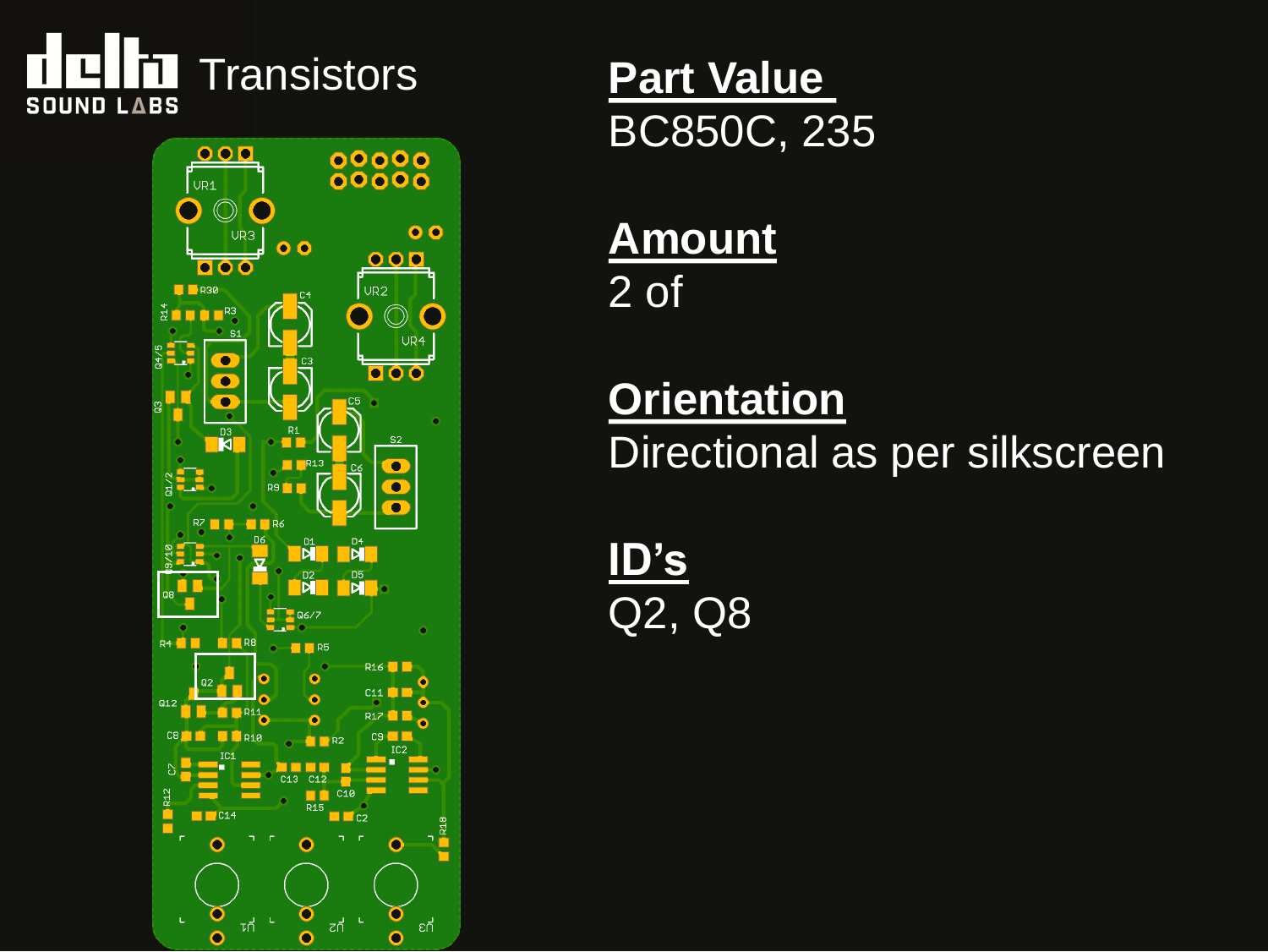

### Operational Amplifiers (Op-Amps)



**Part Value**  LM301ADG

**Amount** 2 of

### **Orientation** Directional as per silkscreen

**ID's** IC1, IC2 Pin 1 T LM301ADG M301ADG TIL T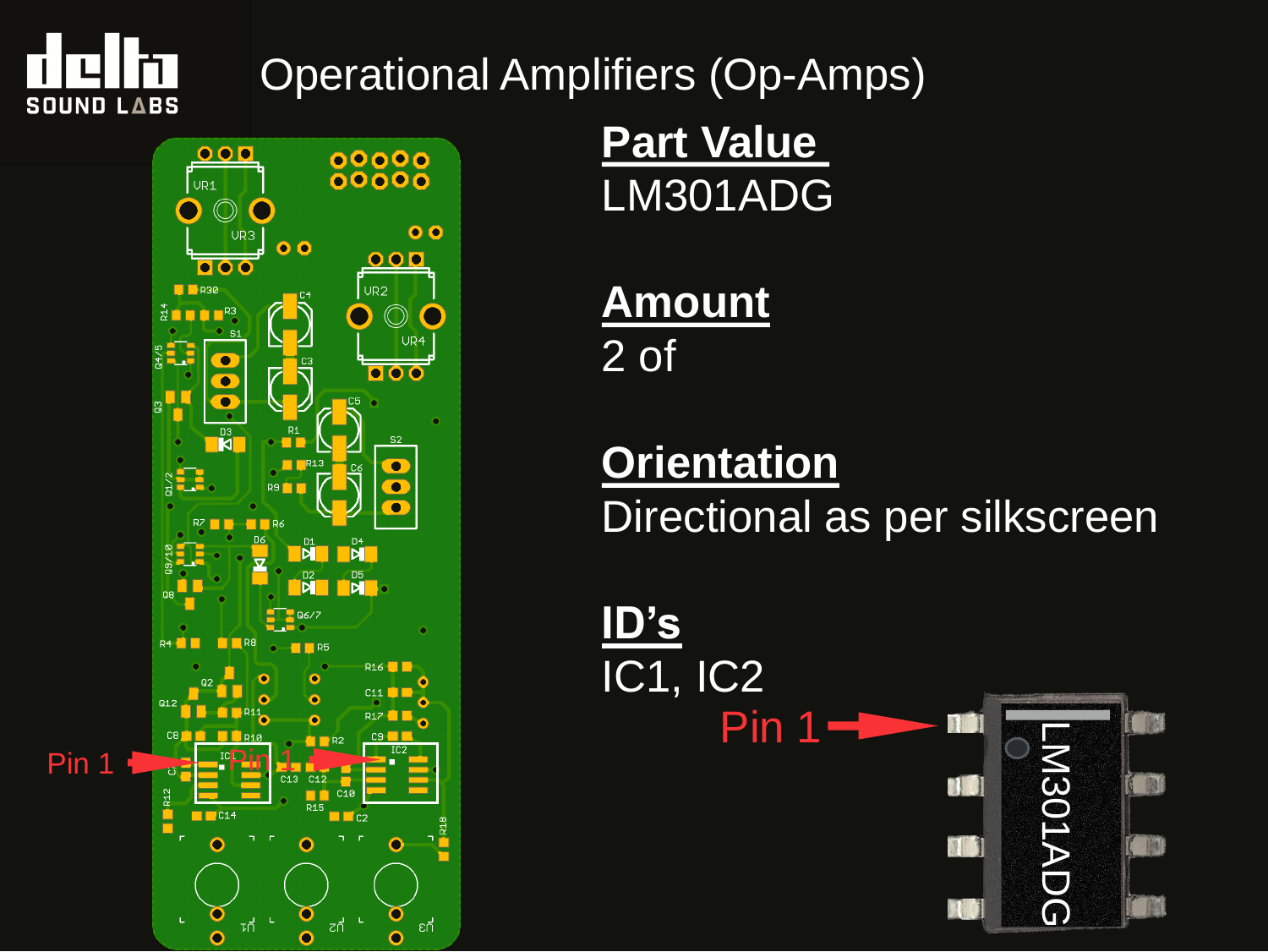



Diodes **Part Value**  CLL914 TR

### **Amount** 6 of

### **Orientation** Directional as per silkscreen

**ID's** D1, D2, D3, D4, D5, D6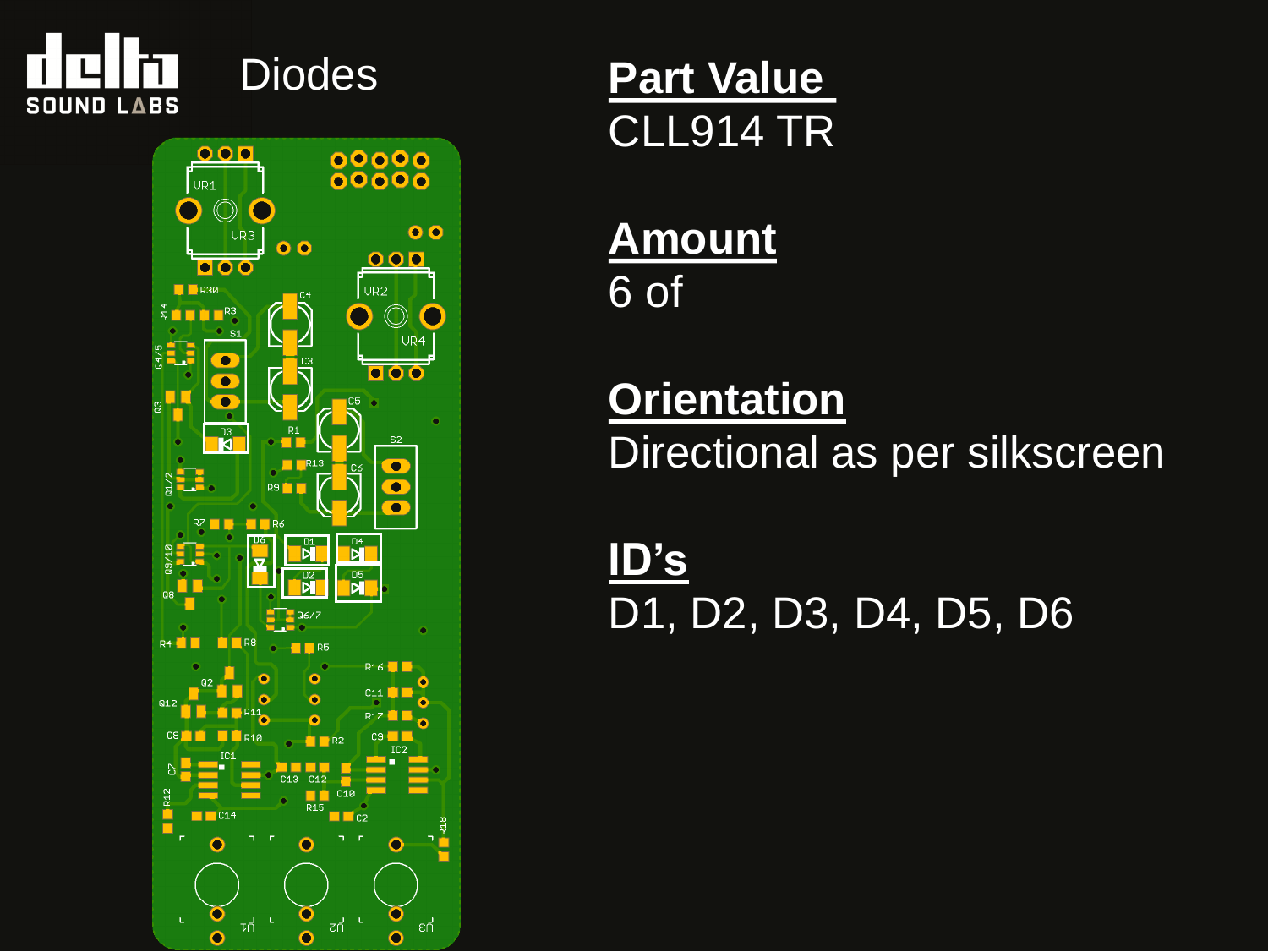

#### Potentiometers **Part Value**



B100K (Linear) Potentiometer

### **Amount** 2 of

### **Orientation** Directional - Snaps in

**ID's** VR1, VR2

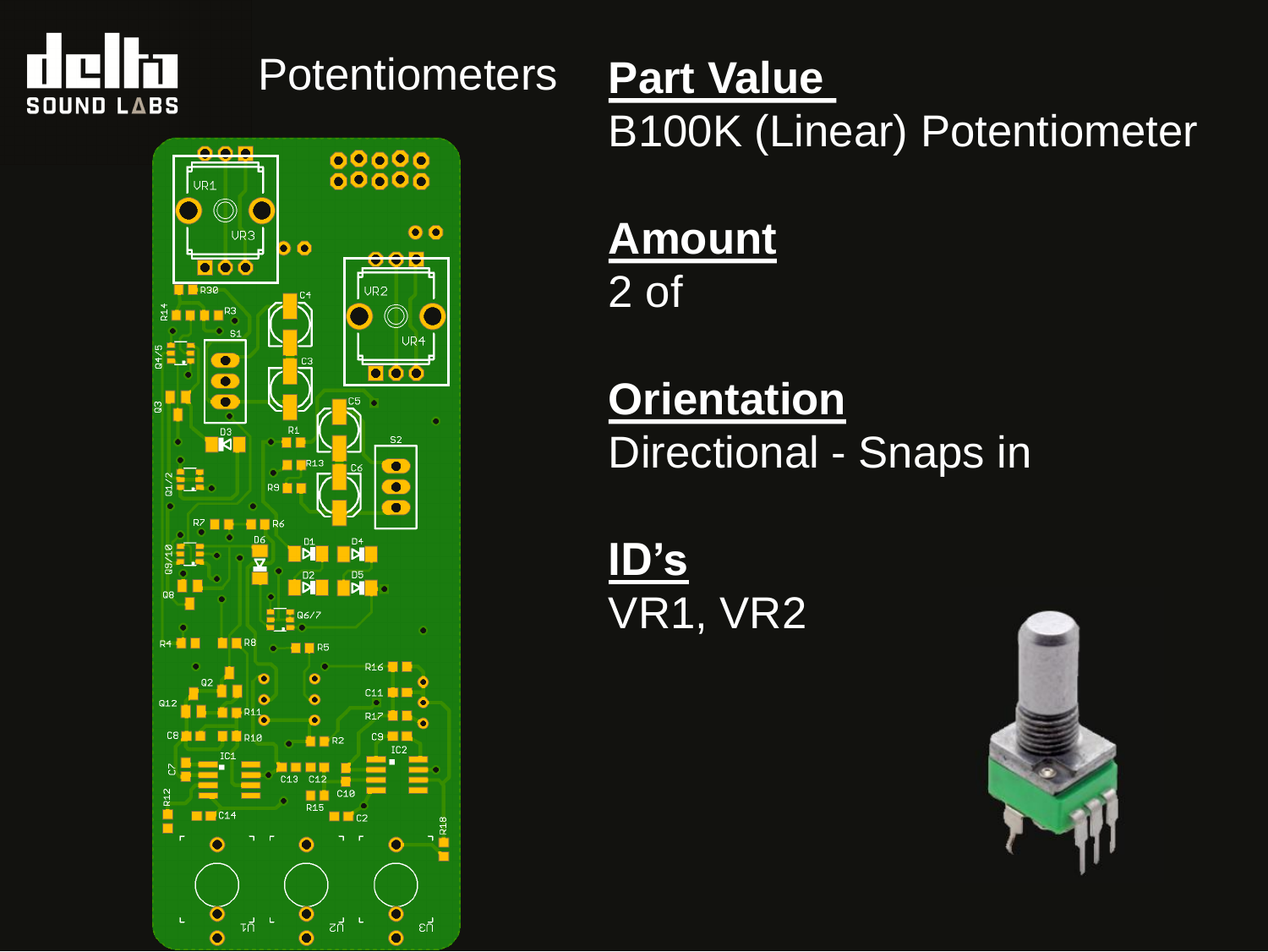

#### Jacks



### **Part Value**

Thonkiconn Mono 3.5mm Audio Jacks

**Amount** 3 of

**Orientation** Directional - Snaps in

**GND** 

**ID's** U1, U2, U3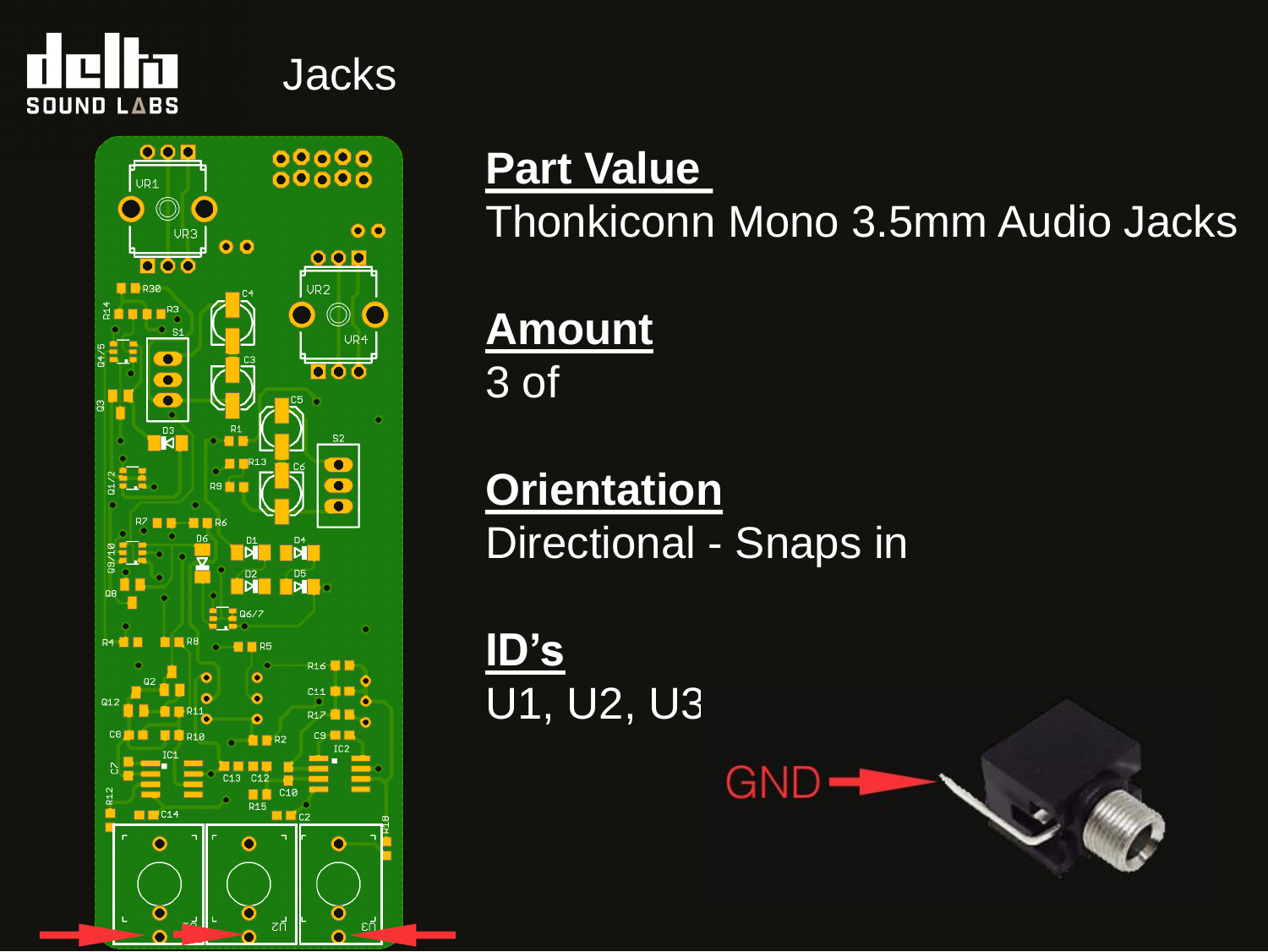



Trimmers **Part Value**  50k Trim

> **Amount** 2 of

**Orientation** Bipolar (either direction)

**ID's** TR1, TR2

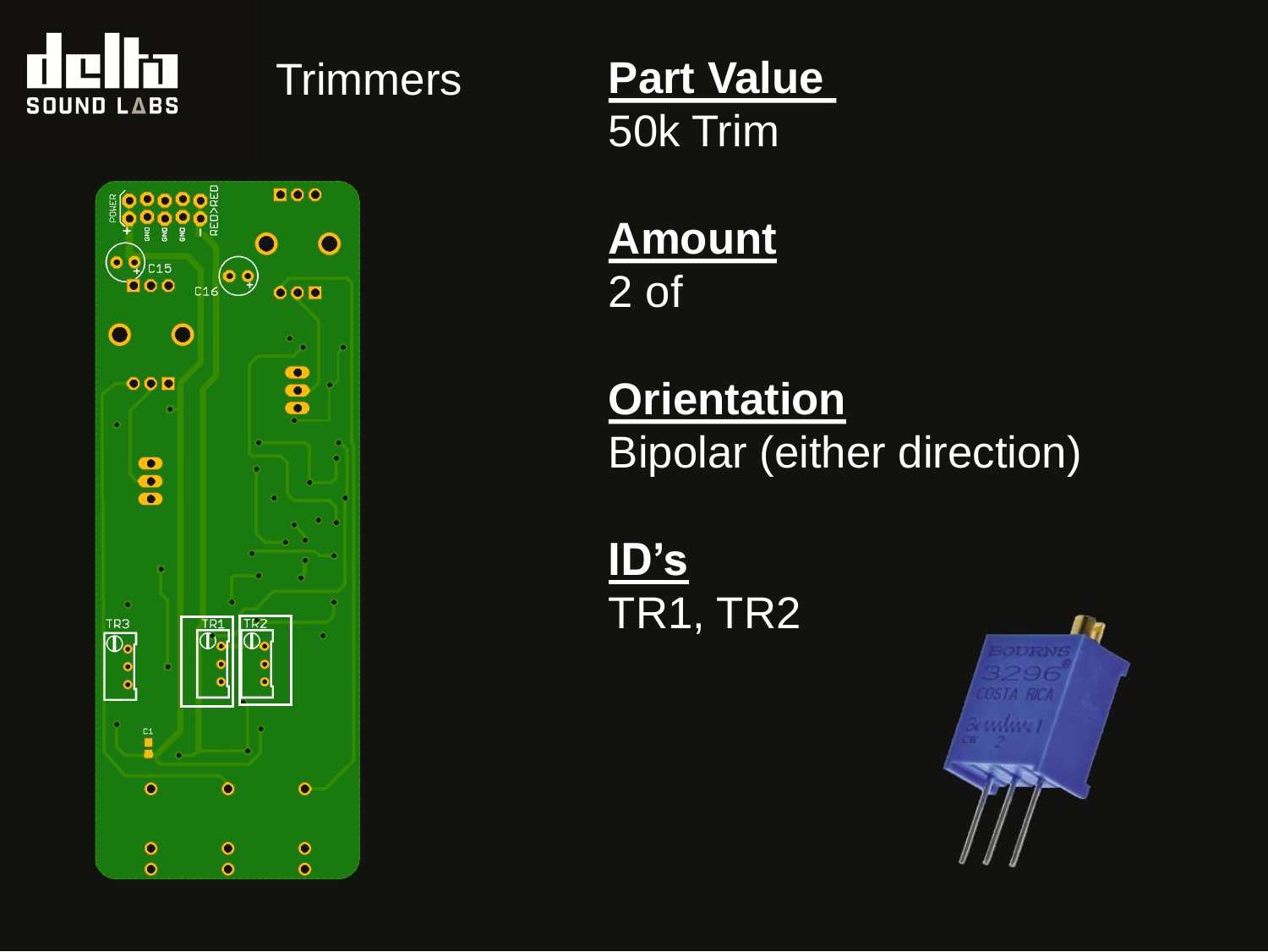



Trimmers **Part Value**  250k Trim

> **Amount** 1 of

**Orientation** Bipolar (either direction)